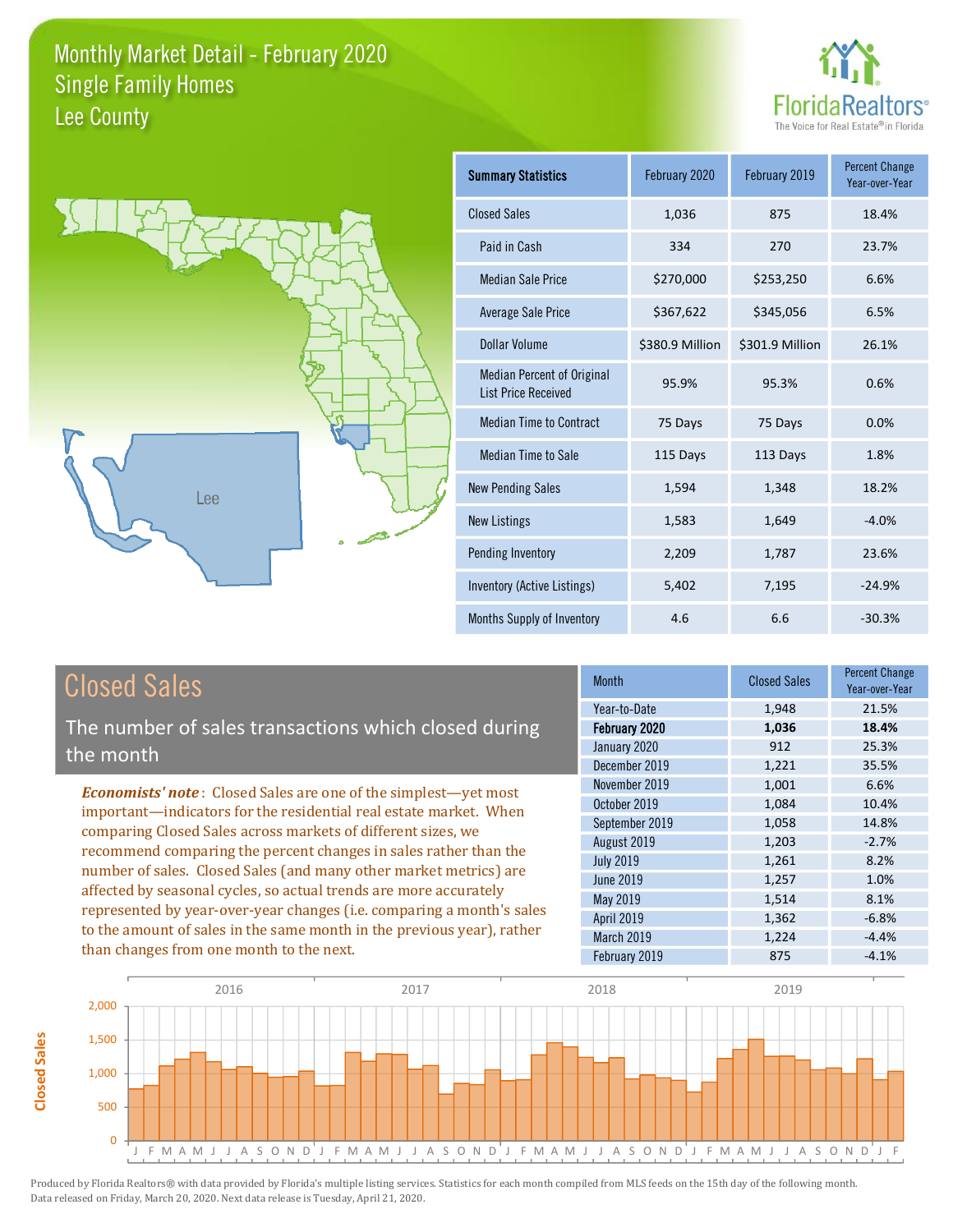this statistic should be interpreted with care.



 $-3.2%$ 

 $-4.0%$ 

 $-23.3%$ 

| Cash Sales                                                                     | <b>Month</b>     | <b>Cash Sales</b> | <b>Percent Change</b><br>Year-over-Year |
|--------------------------------------------------------------------------------|------------------|-------------------|-----------------------------------------|
|                                                                                | Year-to-Date     | 650               | 26.2%                                   |
| The number of Closed Sales during the month in which                           | February 2020    | 334               | 23.7%                                   |
| buyers exclusively paid in cash                                                | January 2020     | 316               | 29.0%                                   |
|                                                                                | December 2019    | 334               | 22.8%                                   |
|                                                                                | November 2019    | 283               | $-2.7%$                                 |
|                                                                                | October 2019     | 284               | $-5.0%$                                 |
| <b>Economists' note:</b> Cash Sales can be a useful indicator of the extent to | September 2019   | 307               | 19.5%                                   |
| which investors are participating in the market. Why? Investors are            | August 2019      | 303               | $-10.9%$                                |
| far more likely to have the funds to purchase a home available up front,       | <b>July 2019</b> | 343               | 6.2%                                    |
| whereas the typical homebuyer requires a mortgage or some other                | June 2019        | 359               | $-1.9%$                                 |
| form of financing. There are of course many possible exceptions so             | May 2019         | 400               | $-3.1\%$                                |

**April 2019** 

March 2019

February 2019



# Cash Sales as a Percentage of Closed Sales

The percentage of Closed Sales during the month which were Cash Sales

**Economists' note:** This statistic is simply another way of viewing Cash Sales. The remaining percentages of Closed Sales (i.e. those not paid fully in cash) each month involved some sort of financing, such as mortgages, owner/seller financing, assumed loans, etc.

| Month            | <b>Percent of Closed</b><br>Sales Paid in Cash | <b>Percent Change</b><br>Year-over-Year |
|------------------|------------------------------------------------|-----------------------------------------|
| Year-to-Date     | 33.4%                                          | 4.0%                                    |
| February 2020    | 32.2%                                          | 4.2%                                    |
| January 2020     | 34.6%                                          | 2.7%                                    |
| December 2019    | 27.4%                                          | $-9.3%$                                 |
| November 2019    | 28.3%                                          | $-8.7%$                                 |
| October 2019     | 26.2%                                          | $-13.8%$                                |
| September 2019   | 29.0%                                          | 3.9%                                    |
| August 2019      | 25.2%                                          | $-8.4%$                                 |
| <b>July 2019</b> | 27.2%                                          | $-1.8%$                                 |
| June 2019        | 28.6%                                          | $-2.7%$                                 |
| May 2019         | 26.4%                                          | $-10.5%$                                |
| April 2019       | 31.6%                                          | 3.9%                                    |
| March 2019       | 32.9%                                          | 0.3%                                    |
| February 2019    | 30.9%                                          | $-19.9%$                                |

430

403

270



Pct. of Closed Sales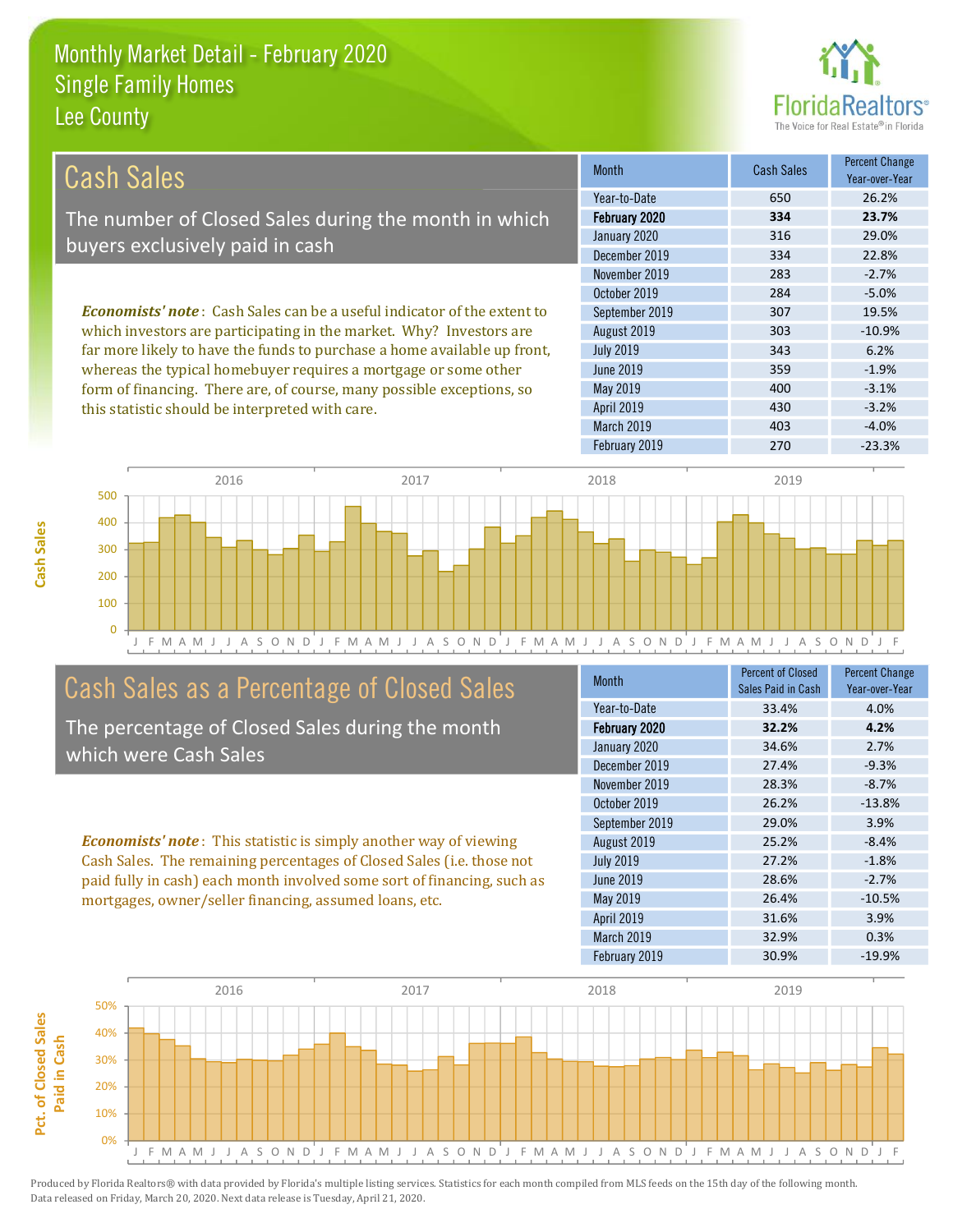

#### **Percent Change Median Sale Price Median Sale Price** Month Year-over-Year Year-to-Date \$270,000 4.9% The median sale price reported for the month (i.e. 50% February 2020 \$270,000 6.6%  $21%$ January 2020 \$270,000 of sales were above and 50% of sales were below) December 2019 \$262,000 6.5% November 2019 \$262,500 5.0% **Economists' note**: Median Sale Price is our preferred summary October 2019 \$255,934 3.6% statistic for price activity because, unlike Average Sale Price, Median September 2019 \$252,250 3.0% Sale Price is not sensitive to high sale prices for small numbers of August 2019 \$255,000 1.6% homes that may not be characteristic of the market area. Keep in mind **July 2019** \$260,000 2.0% that median price trends over time are not always solely caused by **June 2019** \$255,006 2.0% 1.6% changes in the general value of local real estate. Median sale price only May 2019 \$265,000 reflects the values of the homes that sold each month, and the mix of **April 2019** \$266,500 1.3% March 2019 \$250,400  $-3.7%$ the types of homes that sell can change over time. February 2019 \$253,250 1.2%



# **Average Sale Price**

The average sale price reported for the month (i.e. total sales in dollars divided by the number of sales)

Economists' note: Usually, we prefer Median Sale Price over Average Sale Price as a summary statistic for home prices. However, Average Sale Price does have its uses-particularly when it is analyzed alongside the Median Sale Price. For one, the relative difference between the two statistics can provide some insight into the market for higher-end homes in an area.

| <b>Month</b>     | <b>Average Sale Price</b> | <b>Percent Change</b><br>Year-over-Year |
|------------------|---------------------------|-----------------------------------------|
| Year-to-Date     | \$376,006                 | 9.9%                                    |
| February 2020    | \$367,622                 | 6.5%                                    |
| January 2020     | \$385,530                 | 13.8%                                   |
| December 2019    | \$346,857                 | 6.3%                                    |
| November 2019    | \$335,357                 | 1.6%                                    |
| October 2019     | \$334,658                 | 2.3%                                    |
| September 2019   | \$326,642                 | 4.3%                                    |
| August 2019      | \$316,241                 | $-3.2%$                                 |
| <b>July 2019</b> | \$353,488                 | 0.8%                                    |
| <b>June 2019</b> | \$362,415                 | 2.7%                                    |
| May 2019         | \$375,899                 | 3.3%                                    |
| April 2019       | \$351,961                 | $-6.0%$                                 |
| March 2019       | \$339,865                 | $-9.6%$                                 |
| February 2019    | \$345,056                 | $-3.2%$                                 |



Produced by Florida Realtors® with data provided by Florida's multiple listing services. Statistics for each month compiled from MLS feeds on the 15th day of the following month. Data released on Friday, March 20, 2020. Next data release is Tuesday, April 21, 2020.

**Average Sale Price**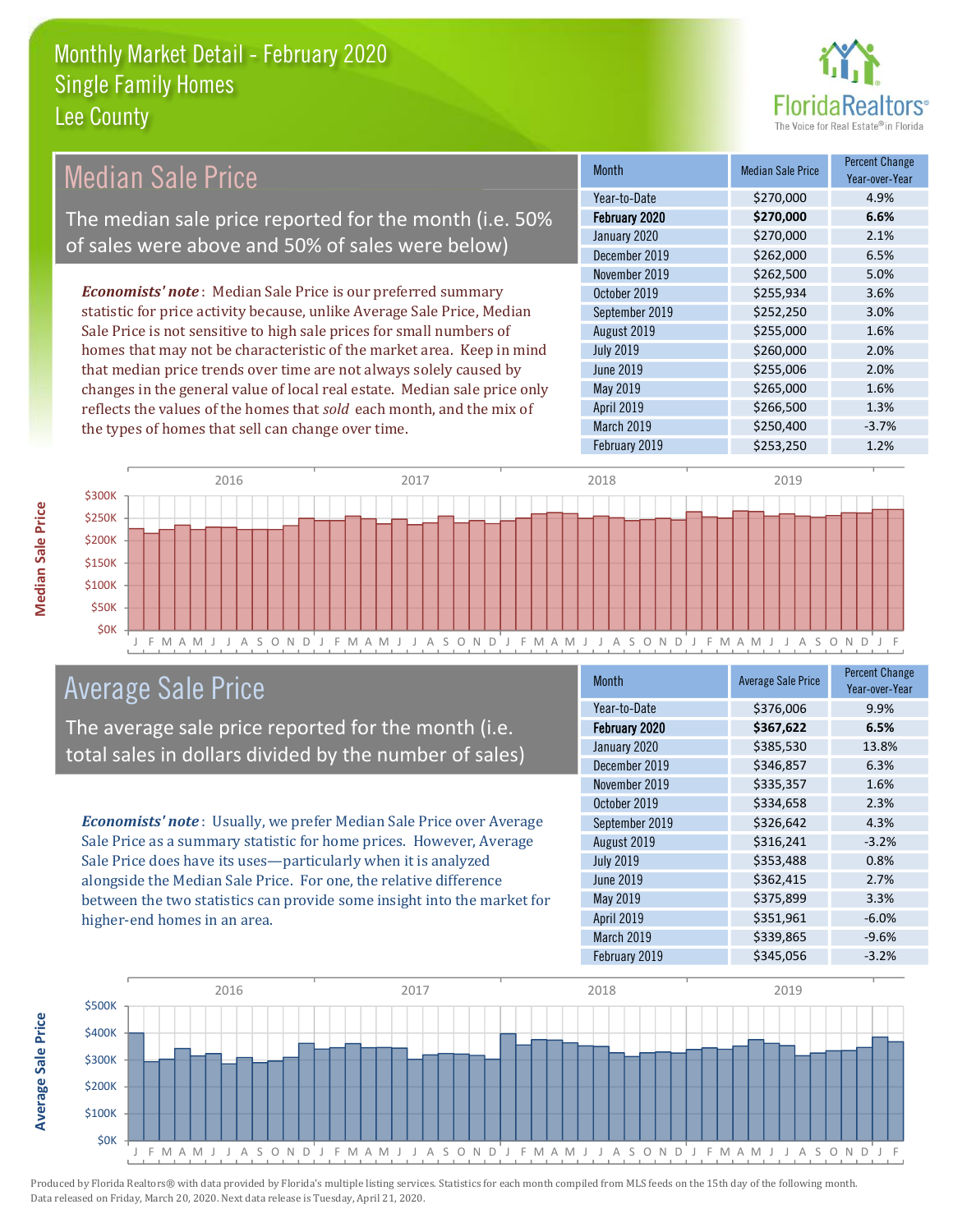

**Dollar Volume** 

\$732.5 Million

\$380.9 Million

\$351.6 Million

\$423.5 Million

\$335.7 Million

\$362.8 Million

\$345.6 Million

\$380.4 Million

\$445.7 Million

\$455.6 Million

\$569.1 Million

\$479.4 Million

\$416.0 Million

\$301.9 Million

**Percent Change** 

Year-over-Year

33.5%

26.1% 42 5%

44.0% 8.3%

12.9%

19.7%

 $-5.9%$ 

9.1%

3.8%

11.7%

 $-12.3%$ 

 $-13.6%$ 

 $-7.1%$ 

## **Ollar Volume**

The sum of the sale prices for all sales which closed during the month

**Economists' note**: Dollar Volume is simply the sum of all sale prices in a given time period, and can quickly be calculated by multiplying Closed Sales by Average Sale Price. It is a strong indicator of the health of the real estate industry in a market, and is of particular interest to real estate professionals, investors, analysts, and government agencies. Potential home sellers and home buyers, on the other hand, will likely be better served by paying attention to trends in the two components of Dollar Volume (i.e. sales and prices) individually.



Month

Year-to-Date

February 2020

December 2019

November 2019

September 2019

October 2019

August 2019

**July 2019** 

**June 2019** 

May 2019

**April 2019** 

March 2019

February 2019

January 2020

# Median Percent of Original List Price Received

The median of the sale price (as a percentage of the original list price) across all properties selling during the month

**Economists' note:** The Median Percent of Original List Price Received is useful as an indicator of market recovery, since it typically rises as buyers realize that the market may be moving away from them and they need to match the selling price (or better it) in order to get a contract on the house. This is usually the last measure to indicate a market has shifted from down to up, so it is what we would call a lagging indicator.

| <b>Month</b>      | Med. Pct. of Orig.<br><b>List Price Received</b> | <b>Percent Change</b><br>Year-over-Year |
|-------------------|--------------------------------------------------|-----------------------------------------|
| Year-to-Date      | 96.1%                                            | 0.8%                                    |
| February 2020     | 95.9%                                            | 0.6%                                    |
| January 2020      | 96.2%                                            | 0.9%                                    |
| December 2019     | 96.4%                                            | 0.7%                                    |
| November 2019     | 96.4%                                            | 1.0%                                    |
| October 2019      | 95.8%                                            | 0.1%                                    |
| September 2019    | 95.5%                                            | $-0.5%$                                 |
| August 2019       | 95.5%                                            | $-0.2%$                                 |
| <b>July 2019</b>  | 95.1%                                            | $-0.3%$                                 |
| June 2019         | 95.3%                                            | 0.3%                                    |
| <b>May 2019</b>   | 95.1%                                            | 0.2%                                    |
| <b>April 2019</b> | 94.8%                                            | $-0.6%$                                 |
| March 2019        | 95.1%                                            | $-0.7%$                                 |
| February 2019     | 95.3%                                            | $-0.2%$                                 |

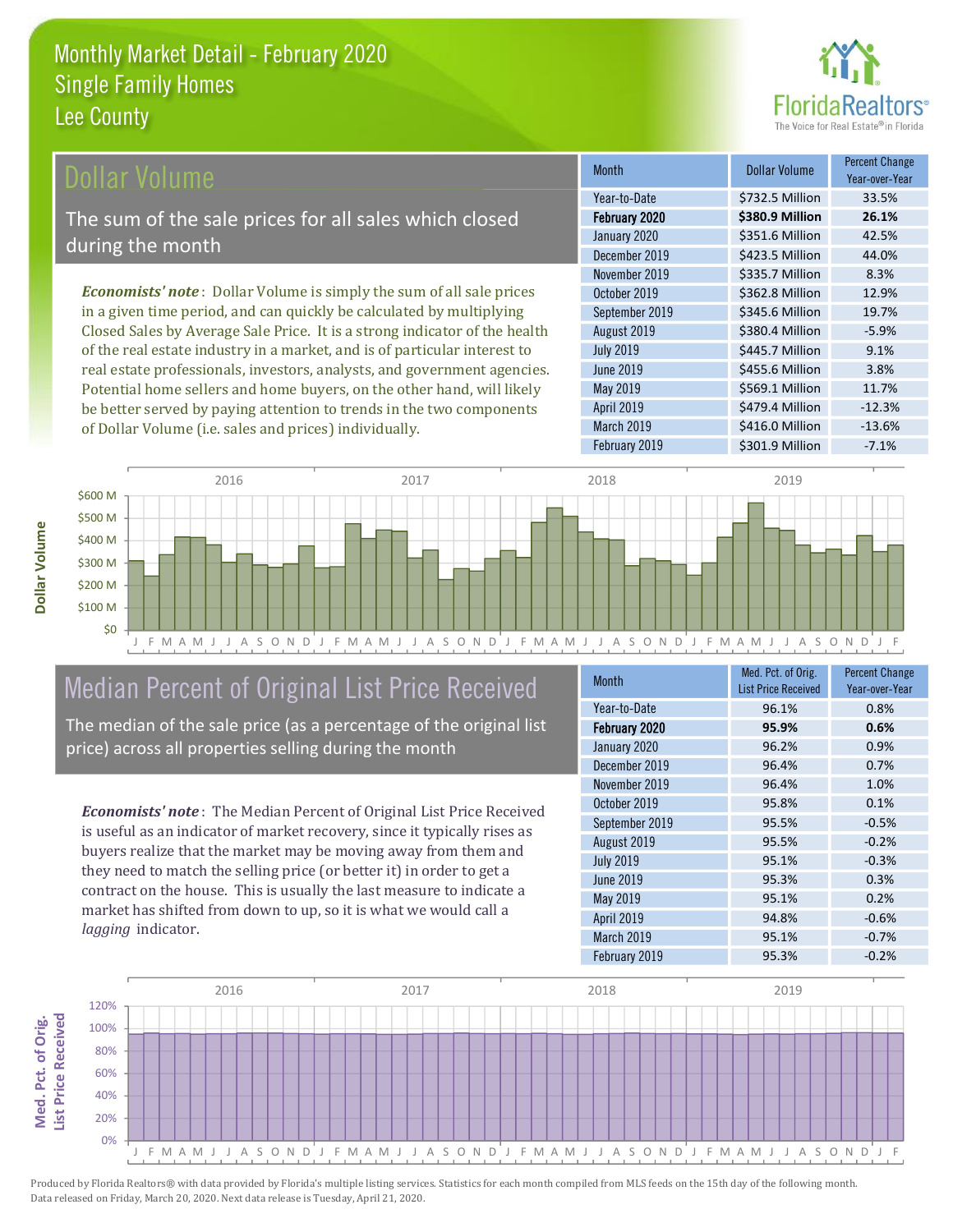

# **Median Time to Contract**

The median number of days between the listing date and contract date for all Closed Sales during the month

**Economists' note**: Like Time to Sale, Time to Contract is a measure of the length of the home selling process calculated for sales which closed during the month. The difference is that Time to Contract measures the number of days between the initial listing of a property and the signing of the contract which eventually led to the closing of the sale. When the gap between Median Time to Contract and Median Time to Sale grows, it is usually a sign of longer closing times and/or declining numbers of cash sales.

| Month            | Median Time to<br>Contract | <b>Percent Change</b><br>Year-over-Year |
|------------------|----------------------------|-----------------------------------------|
| Year-to-Date     | 65 Days                    | $-8.5%$                                 |
| February 2020    | 75 Days                    | 0.0%                                    |
| January 2020     | 58 Days                    | $-13.4%$                                |
| December 2019    | 57 Days                    | $-9.5%$                                 |
| November 2019    | 67 Days                    | 0.0%                                    |
| October 2019     | 72 Days                    | 22.0%                                   |
| September 2019   | 80 Days                    | 56.9%                                   |
| August 2019      | 82 Days                    | 20.6%                                   |
| <b>July 2019</b> | 73 Days                    | 10.6%                                   |
| <b>June 2019</b> | 71 Days                    | 9.2%                                    |
| May 2019         | 68 Days                    | 7.9%                                    |
| April 2019       | 71 Days                    | 29.1%                                   |
| March 2019       | 72 Days                    | 22.0%                                   |
| February 2019    | 75 Days                    | 11.9%                                   |



# **Median Time to Sale**

The median number of days between the listing date and closing date for all Closed Sales during the month

**Economists' note**: Time to Sale is a measure of the length of the home selling process, calculated as the number of days between the initial listing of a property and the closing of the sale. Median Time to Sale is the amount of time the "middle" property selling this month was on the market. That is, 50% of homes selling this month took less time to sell, and 50% of homes took *more* time to sell. Median Time to Sale gives a more accurate picture than Average Time to Sale, which can be skewed upward by small numbers of properties taking an abnormally long time to sell.

| <b>Month</b>     | <b>Median Time to Sale</b> | <b>Percent Change</b><br>Year-over-Year |
|------------------|----------------------------|-----------------------------------------|
| Year-to-Date     | 107 Days                   | $-5.3%$                                 |
| February 2020    | 115 Days                   | 1.8%                                    |
| January 2020     | 99 Days                    | $-11.6%$                                |
| December 2019    | 100 Days                   | 4.2%                                    |
| November 2019    | 111 Days                   | 1.8%                                    |
| October 2019     | 114 Days                   | 9.6%                                    |
| September 2019   | 121 Days                   | 27.4%                                   |
| August 2019      | 121 Days                   | 9.0%                                    |
| <b>July 2019</b> | 115 Days                   | 6.5%                                    |
| June 2019        | 112 Days                   | 4.7%                                    |
| May 2019         | 110 Days                   | 3.8%                                    |
| April 2019       | 109 Days                   | 14.7%                                   |
| March 2019       | 110 Days                   | 14.6%                                   |
| February 2019    | 113 Days                   | 9.7%                                    |

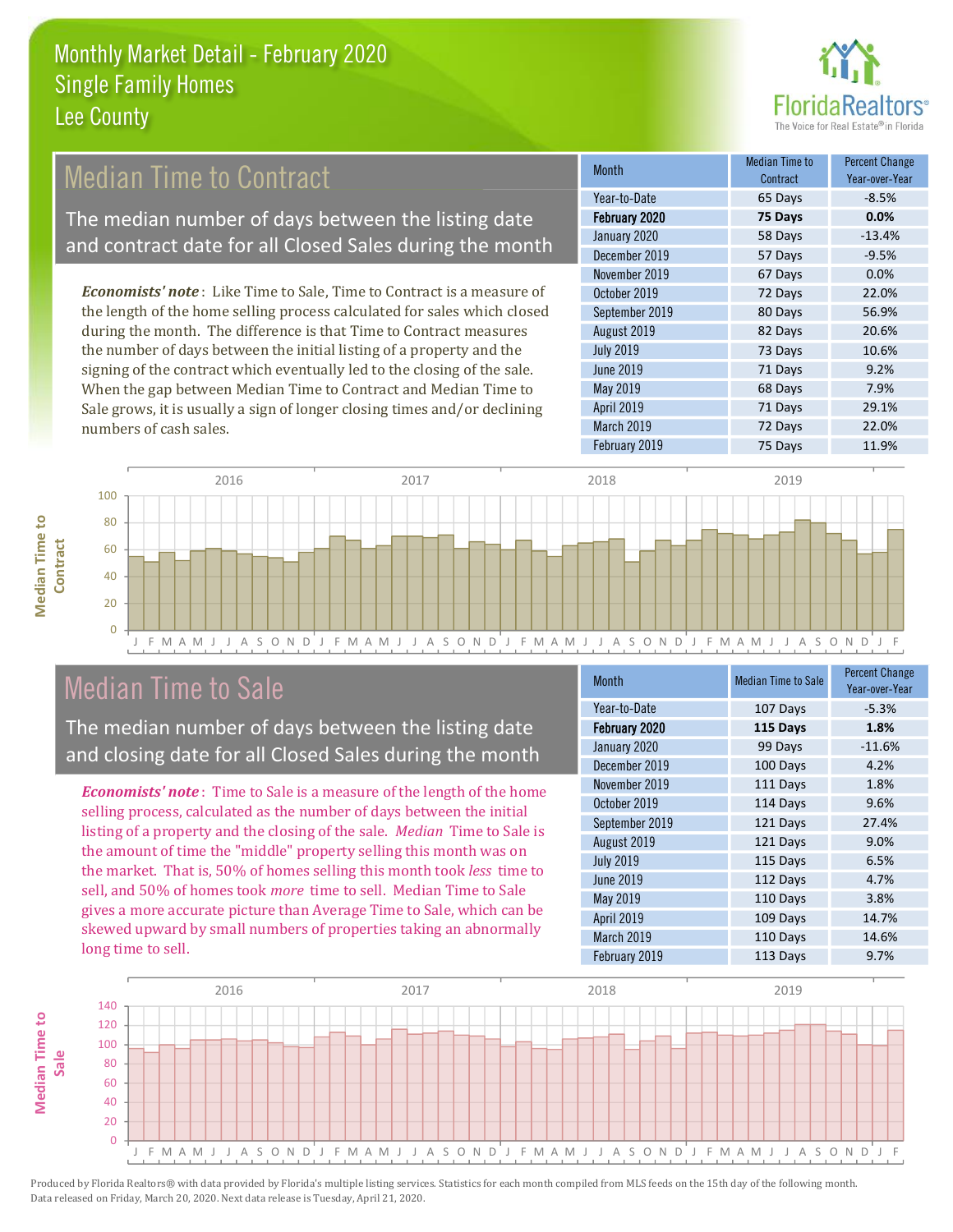

5.5%

 $-4.6%$ 

 $-0.9%$ 

| New Pending Sales                                                              | <b>Month</b>     | <b>New Pending Sales</b> | <b>Percent Change</b><br>Year-over-Year |
|--------------------------------------------------------------------------------|------------------|--------------------------|-----------------------------------------|
|                                                                                | Year-to-Date     | 3,108                    | 21.4%                                   |
| The number of listed properties that went under                                | February 2020    | 1,594                    | 18.2%                                   |
| contract during the month                                                      | January 2020     | 1,514                    | 24.9%                                   |
|                                                                                | December 2019    | 1,041                    | 22.2%                                   |
|                                                                                | November 2019    | 1,175                    | 28.0%                                   |
| <b>Economists' note</b> : Because of the typical length of time it takes for a | October 2019     | 1,275                    | 15.2%                                   |
| sale to close, economists consider Pending Sales to be a decent                | September 2019   | 1,158                    | 19.6%                                   |
| indicator of potential future Closed Sales. It is important to bear in         | August 2019      | 1,261                    | 2.9%                                    |
| mind, however, that not all Pending Sales will be closed successfully.         | <b>July 2019</b> | 1,333                    | 4.5%                                    |
| So, the effectiveness of Pending Sales as a future indicator of Closed         | June 2019        | 1,385                    | 9.3%                                    |
| Sales is susceptible to changes in market conditions such as the               | May 2019         | 1,525                    | 1.4%                                    |

**April 2019** 

March 2019

February 2019



# **New Listings**

distressed properties for sale.

The number of properties put onto the market during the month

availability of financing for homebuyers and the inventory of

Economists' note: New Listings tend to rise in delayed response to increasing prices, so they are often seen as a lagging indicator of market health. As prices rise, potential sellers raise their estimations of value—and in the most recent cycle, rising prices have freed up many potential sellers who were previously underwater on their mortgages. Note that in our calculations, we take care to not include properties that were recently taken off the market and quickly relisted, since these are not really new listings.

| <b>Month</b>     | <b>New Listings</b> | <b>Percent Change</b><br>Year-over-Year |
|------------------|---------------------|-----------------------------------------|
| Year-to-Date     | 3,379               | $-9.8%$                                 |
| February 2020    | 1,583               | $-4.0%$                                 |
| January 2020     | 1,796               | $-14.4%$                                |
| December 2019    | 1,177               | $-5.7%$                                 |
| November 2019    | 1,384               | $-7.5%$                                 |
| October 2019     | 1,634               | 3.5%                                    |
| September 2019   | 1,229               | $-3.7%$                                 |
| August 2019      | 1,169               | $-17.8%$                                |
| <b>July 2019</b> | 1,279               | $-5.7%$                                 |
| <b>June 2019</b> | 1,184               | $-5.6%$                                 |
| May 2019         | 1,413               | $-3.2%$                                 |
| April 2019       | 1,518               | 0.5%                                    |
| March 2019       | 1,651               | $-6.1%$                                 |
| February 2019    | 1,649               | $-10.1%$                                |

1.657

1,610

1,348



Pending Sales

**New Listings**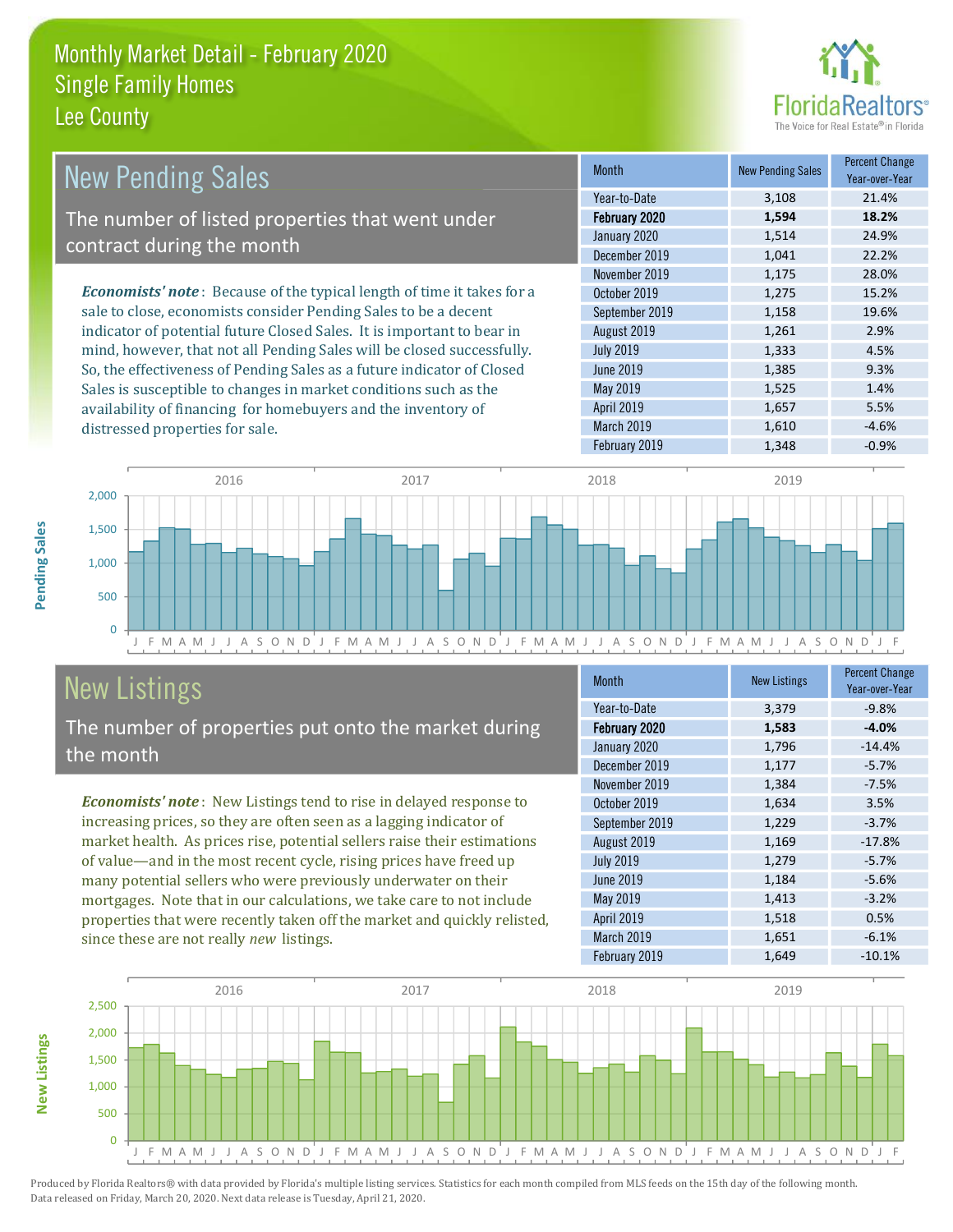

# **Inventory (Active Listings)** The number of property listings active at the end of

the month

**Economists' note:** There are a number of ways to define and calculate Inventory. Our method is to simply count the number of active listings on the last day of the month, and hold this number to compare with the same month the following year. Inventory rises when New Listings are outpacing the number of listings that go off-market (regardless of whether they actually sell). Likewise, it falls when New Listings aren't keeping up with the rate at which homes are going off-market.

| <b>Month</b>             | Inventory | <b>Percent Change</b><br>Year-over-Year |
|--------------------------|-----------|-----------------------------------------|
| <b>YTD (Monthly Avg)</b> | 5,461     | $-23.6%$                                |
| February 2020            | 5,402     | $-24.9%$                                |
| January 2020             | 5,519     | $-22.3%$                                |
| December 2019            | 5,312     | $-16.6%$                                |
| November 2019            | 5,322     | $-14.3%$                                |
| October 2019             | 5,281     | $-9.3%$                                 |
| September 2019           | 4,977     | $-8.6%$                                 |
| August 2019              | 5,100     | $-3.9%$                                 |
| <b>July 2019</b>         | 5,422     | 1.8%                                    |
| <b>June 2019</b>         | 5,724     | 5.6%                                    |
| May 2019                 | 6,234     | 7.7%                                    |
| April 2019               | 6,633     | 10.2%                                   |
| March 2019               | 6,994     | 12.1%                                   |
| February 2019            | 7,195     | 14.5%                                   |



# **Months Supply of Inventory**

An estimate of the number of months it will take to deplete the current Inventory given recent sales rates

**Economists' note:** MSI is a useful indicator of market conditions. The benchmark for a balanced market (favoring neither buyer nor seller) is 5.5 months of inventory. Anything higher is traditionally a buyers' market, and anything lower is a sellers' market. There is no single accepted way of calculating MSI. A common method is to divide current Inventory by the most recent month's Closed Sales count, but this count is a usually poor predictor of future Closed Sales due to seasonal cycles. To eliminate seasonal effects, we use the 12-month average of monthly Closed Sales instead.

| <b>Month</b>             | <b>Months Supply</b> | <b>Percent Change</b><br>Year-over-Year |
|--------------------------|----------------------|-----------------------------------------|
| <b>YTD (Monthly Avg)</b> | 4.7                  | $-28.8%$                                |
| February 2020            | 4.6                  | $-30.3%$                                |
| January 2020             | 4.7                  | $-27.7%$                                |
| December 2019            | 4.6                  | $-19.3%$                                |
| November 2019            | 4.7                  | $-14.5%$                                |
| October 2019             | 4.7                  | $-9.6%$                                 |
| September 2019           | 4.5                  | $-8.2%$                                 |
| August 2019              | 4.6                  | $-6.1%$                                 |
| <b>July 2019</b>         | 4.9                  | 0.0%                                    |
| <b>June 2019</b>         | 5.2                  | 2.0%                                    |
| May 2019                 | 5.7                  | 5.6%                                    |
| April 2019               | 6.1                  | 7.0%                                    |
| March 2019               | 6.4                  | 6.7%                                    |
| February 2019            | 6.6                  | 10.0%                                   |

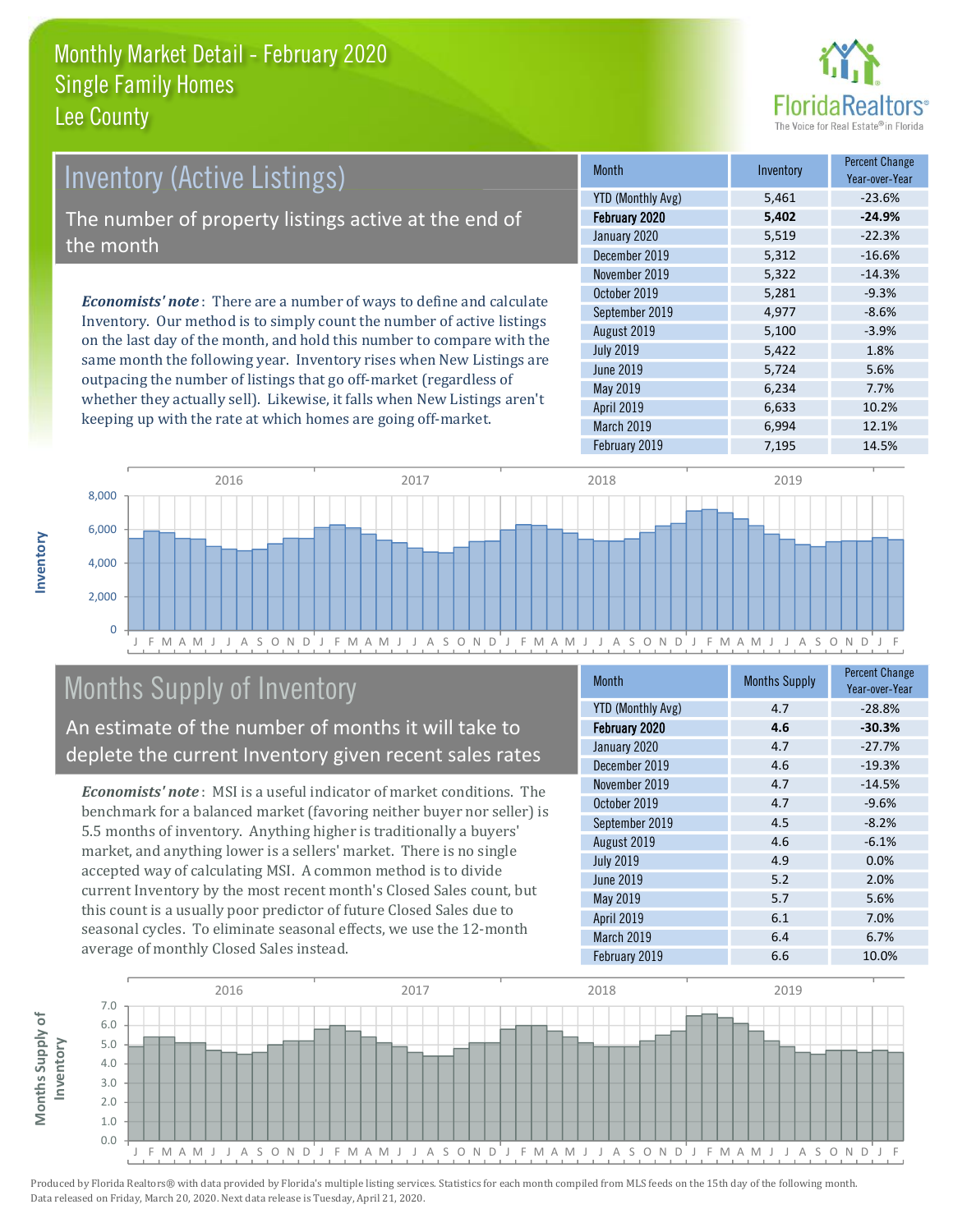

#### **Percent Change Closed Sales by Sale Price Closed Sales Sale Price** Year-over-Year Less than \$50,000  $\mathbf 0$  $-100.0%$ The number of sales transactions which closed during  $$50.000 - $99.999$  $10$  $-23.1%$ the month 19.0%  $$100,000 - $149,999$ 50 **Economists' note:** Closed Sales are one of the simplest—yet most \$150,000 - \$199.999 170  $-8.1%$ important-indicators for the residential real estate market. When \$200.000 - \$249.999 214 13.2% comparing Closed Sales across markets of different sizes, we \$250,000 - \$299.999 139 16.8% recommend comparing the percent changes in sales rather than the number of sales. Closed Sales (and many other market metrics) are \$300,000 - \$399,999 184 23.5% affected by seasonal cycles, so actual trends are more accurately \$400,000 - \$599,999 168 61.5% represented by year-over-year changes (i.e. comparing a month's sales \$600.000 - \$999.999 63 26.0% to the amount of sales in the same month in the previous year), rather than changes from one month to the next. \$1,000,000 or more 38 72.7% February 2019 February 2020



### Median Time to Contract by Sale Price The median number of days between the listing date and contract date for all Closed Sales during the month

**Economists' note**: Like Time to Sale. Time to Contract is a measure of the length of the home selling process calculated for sales which closed during the month. The difference is that Time to Contract measures the number of days between the initial listing of a property and the signing of the contract which eventually led to the closing of the sale. When the gap between Median Time to Contract and Median Time to Sale grows, it is usually a sign of longer closing times and/or declining numbers of cash sales.

| <b>Sale Price</b>     | Median Time to<br>Contract | Percent Change<br>Year-over-Year |
|-----------------------|----------------------------|----------------------------------|
| Less than \$50,000    | (No Sales)                 | N/A                              |
| $$50,000 - $99,999$   | 16 Days                    | $-55.6%$                         |
| $$100,000 - $149,999$ | 52 Days                    | $-11.9%$                         |
| $$150,000 - $199,999$ | 49 Days                    | $-3.9%$                          |
| \$200,000 - \$249,999 | 69 Days                    | 3.0%                             |
| \$250,000 - \$299,999 | 79 Days                    | $-3.7%$                          |
| \$300,000 - \$399,999 | 75 Days                    | $-7.4%$                          |
| \$400,000 - \$599,999 | 82 Days                    | $-16.3%$                         |
| \$600,000 - \$999,999 | 125 Days                   | 14.7%                            |
| \$1,000,000 or more   | 130 Davs                   | -6.5%                            |



**Closed Sales** 

**Median Time to Contract**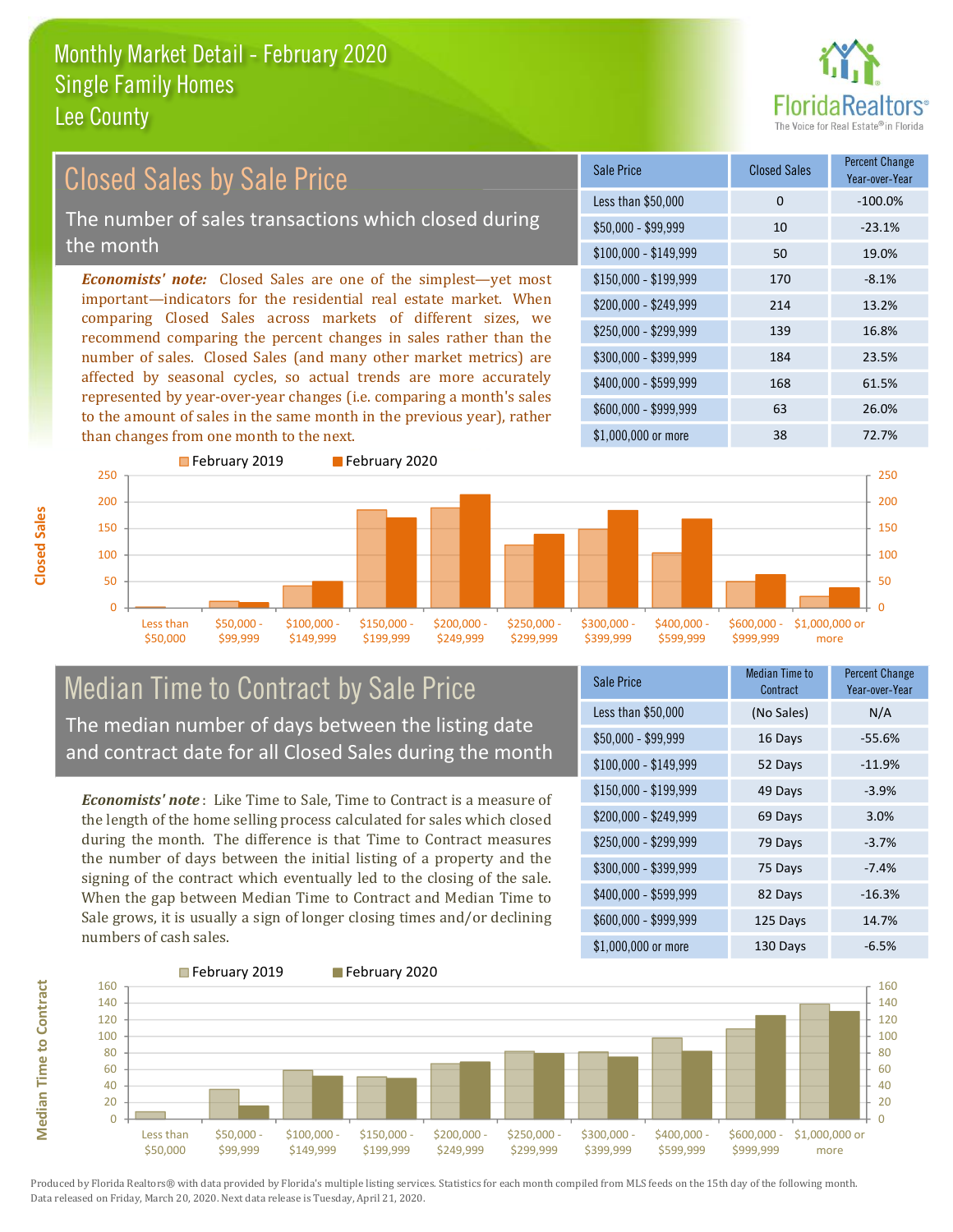

350

300

250

 $200$ 

150

 $100$ 

50

 $\Omega$ 

# **New Listings by Initial Listing Price** The number of properties put onto the market during

the month

 $\Omega$ 

Economists' note: New Listings tend to rise in delayed response to increasing prices, so they are often seen as a lagging indicator of market health. As prices rise, potential sellers raise their estimations of value—and in the most recent cycle, rising prices have freed up many potential sellers who were previously underwater on their mortgages. Note that in our calculations, we take care to not include properties that were recently taken off the market and quickly relisted, since these are not really new listings.

| <b>Initial Listing Price</b> | <b>New Listings</b> | <b>Percent Change</b><br>Year-over-Year |
|------------------------------|---------------------|-----------------------------------------|
| Less than \$50,000           | 3                   | 0.0%                                    |
| $$50,000 - $99,999$          | 7                   | $-58.8%$                                |
| $$100,000 - $149,999$        | 50                  | $-12.3%$                                |
| $$150,000 - $199,999$        | 193                 | $-23.4%$                                |
| \$200,000 - \$249,999        | 283                 | $-2.1%$                                 |
| \$250,000 - \$299,999        | 216                 | 3.8%                                    |
| \$300,000 - \$399,999        | 296                 | 0.3%                                    |
| \$400,000 - \$599,999        | 286                 | 11.3%                                   |
| \$600,000 - \$999,999        | 157                 | $-3.7%$                                 |
| $$1.000.000$ or more         | 92                  | $-14.8%$                                |



Less than

\$50,000

\$50,000

\$99.999



\$399,999

\$400,000 -\$600,000 -\$1,000,000 or \$599,999 \$999.999 more

#### **Inventory by Current Listing Price** The number of property listings active at the end of the month

\$100,000

\$149.999

 $$150,000$ 

\$199,999

\$249.999

\$299.999

**Economists' note**: There are a number of ways to define and calculate Inventory. Our method is to simply count the number of active listings on the last day of the month, and hold this number to compare with the same month the following year. Inventory rises when New Listings are outpacing the number of listings that go off-market (regardless of whether they actually sell). Likewise, it falls when New Listings aren't keeping up with the rate at which homes are going off-market.

| <b>Current Listing Price</b> | Inventory | Percent Change<br>Year-over-Year |
|------------------------------|-----------|----------------------------------|
| Less than \$50,000           | 3         | $-25.0%$                         |
| $$50,000 - $99,999$          | 20        | $-64.3%$                         |
| $$100,000 - $149,999$        | 133       | $-15.3%$                         |
| \$150,000 - \$199,999        | 533       | $-41.3%$                         |
| \$200,000 - \$249,999        | 784       | $-23.7%$                         |
| \$250,000 - \$299,999        | 637       | $-30.2%$                         |
| \$300,000 - \$399,999        | 905       | $-25.3%$                         |
| \$400,000 - \$599,999        | 1,027     | $-20.8%$                         |
| \$600,000 - \$999,999        | 727       | $-15.0%$                         |
| $$1.000.000$ or more         | coo       | 17. $CO/$                        |



Produced by Florida Realtors® with data provided by Florida's multiple listing services. Statistics for each month compiled from MLS feeds on the 15th day of the following month. Data released on Friday, March 20, 2020. Next data release is Tuesday, April 21, 2020.

nventory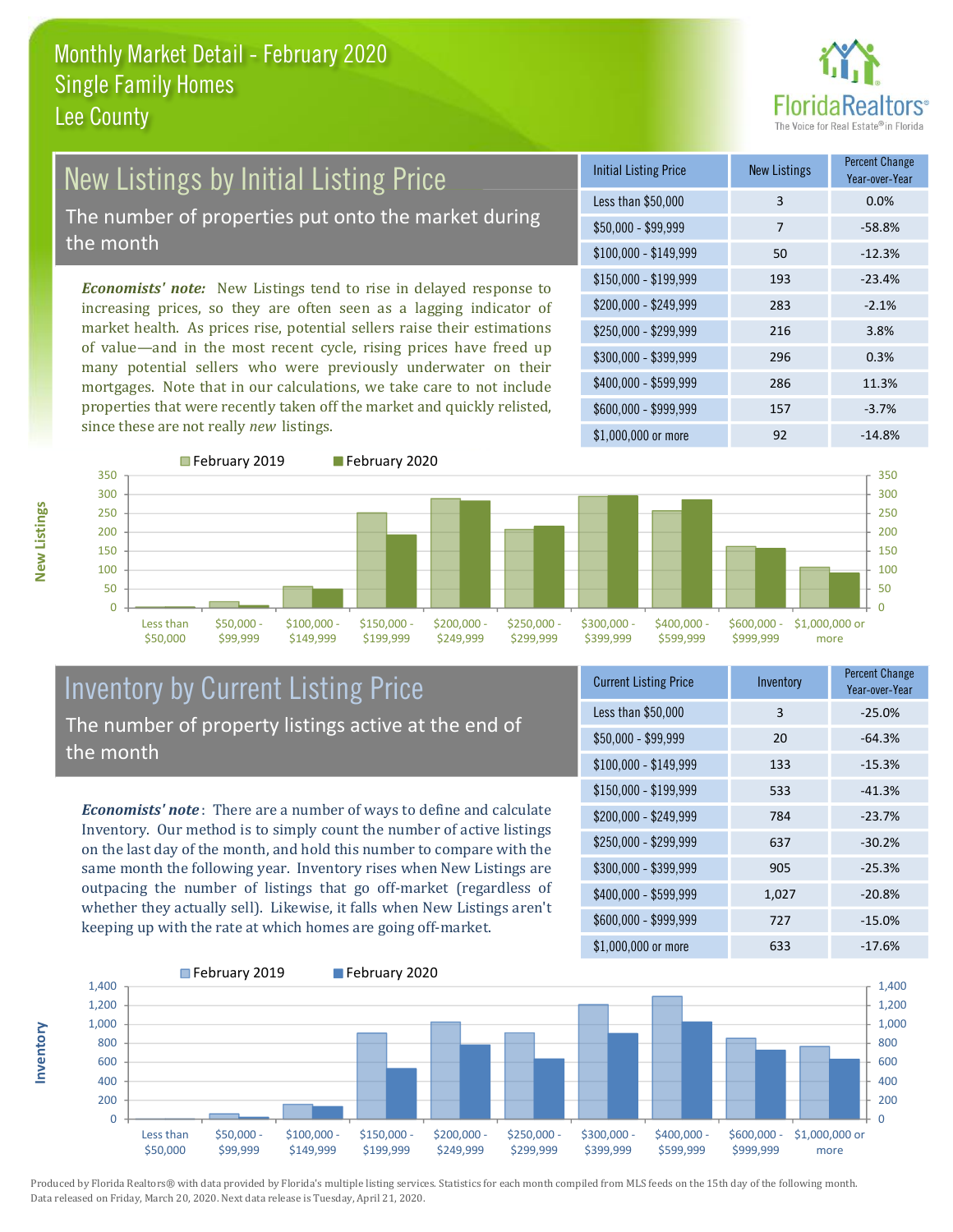#### Monthly Distressed Market - February 2020 **Single Family Homes** Lee County



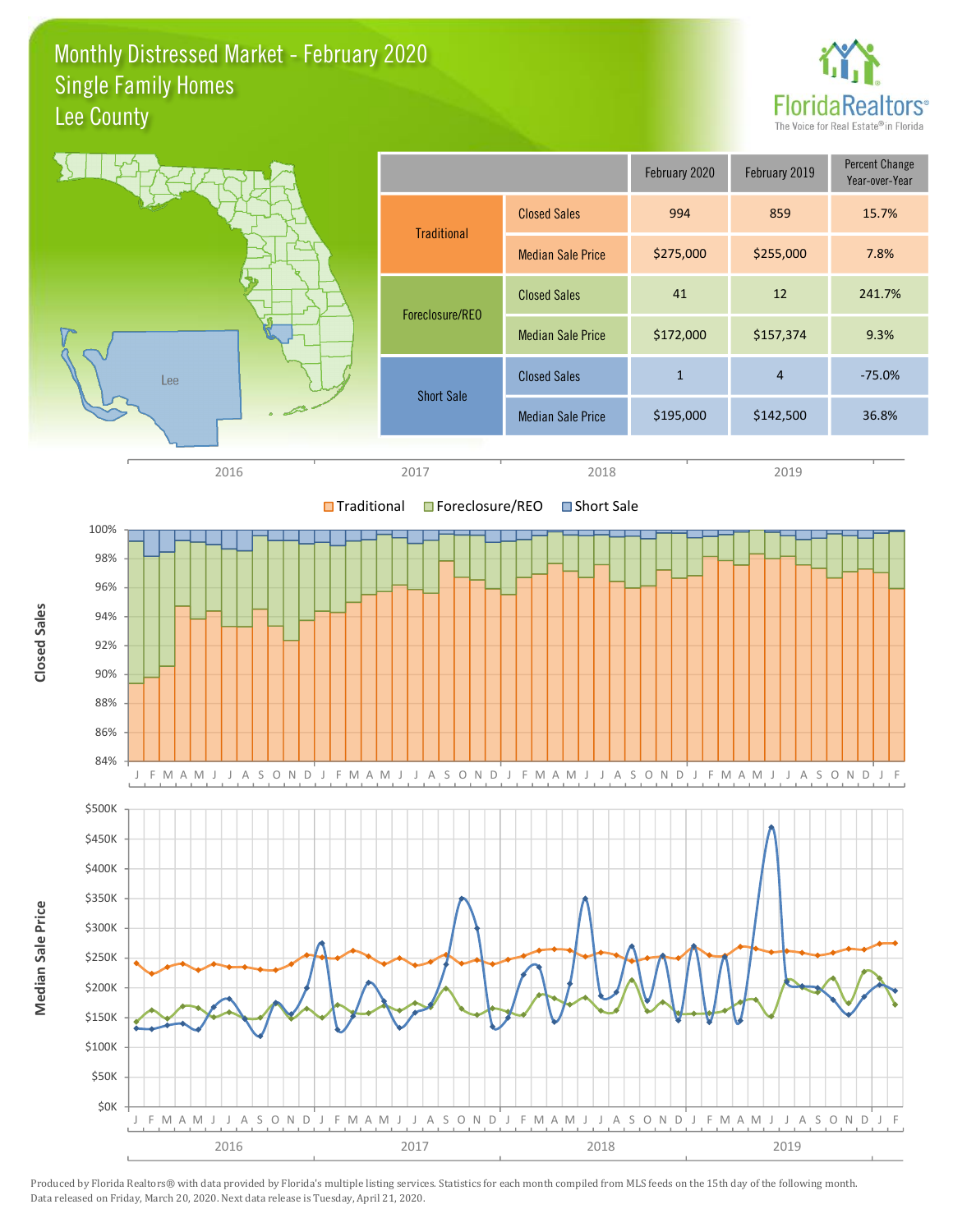



| <b>Summary Statistics</b>                                       | February 2020   | February 2019   | <b>Percent Change</b><br>Year-over-Year |
|-----------------------------------------------------------------|-----------------|-----------------|-----------------------------------------|
| <b>Closed Sales</b>                                             | 605             | 506             | 19.6%                                   |
| Paid in Cash                                                    | 359             | 324             | 10.8%                                   |
| <b>Median Sale Price</b>                                        | \$200,000       | \$188,625       | 6.0%                                    |
| <b>Average Sale Price</b>                                       | \$253,985       | \$243,399       | 4.3%                                    |
| <b>Dollar Volume</b>                                            | \$153.7 Million | \$123.2 Million | 24.8%                                   |
| <b>Median Percent of Original</b><br><b>List Price Received</b> | 94.7%           | 94.3%           | 0.4%                                    |
| <b>Median Time to Contract</b>                                  | 73 Days         | 86 Days         | $-15.1%$                                |
| <b>Median Time to Sale</b>                                      | 102 Days        | 113 Days        | $-9.7%$                                 |
| <b>New Pending Sales</b>                                        | 910             | 745             | 22.1%                                   |
| <b>New Listings</b>                                             | 837             | 881             | $-5.0%$                                 |
| <b>Pending Inventory</b>                                        | 1,022           | 871             | 17.3%                                   |
| <b>Inventory (Active Listings)</b>                              | 3,008           | 4,165           | $-27.8%$                                |
| <b>Months Supply of Inventory</b>                               | 5.1             | 7.6             | $-32.9%$                                |

# **Closed Sales**

**Closed Sales** 

The number of sales transactions which closed during the month

**Economists' note:** Closed Sales are one of the simplest-yet most important-indicators for the residential real estate market. When comparing Closed Sales across markets of different sizes, we recommend comparing the percent changes in sales rather than the number of sales. Closed Sales (and many other market metrics) are affected by seasonal cycles, so actual trends are more accurately represented by year-over-year changes (i.e. comparing a month's sales to the amount of sales in the same month in the previous year), rather than changes from one month to the next.

| <b>Month</b>      | <b>Closed Sales</b> | <b>Percent Change</b><br>Year-over-Year |
|-------------------|---------------------|-----------------------------------------|
| Year-to-Date      | 1,094               | 17.9%                                   |
| February 2020     | 605                 | 19.6%                                   |
| January 2020      | 489                 | 15.9%                                   |
| December 2019     | 615                 | 51.1%                                   |
| November 2019     | 474                 | 4.9%                                    |
| October 2019      | 512                 | 17.4%                                   |
| September 2019    | 445                 | 0.0%                                    |
| August 2019       | 493                 | $-12.1%$                                |
| <b>July 2019</b>  | 586                 | 17.2%                                   |
| <b>June 2019</b>  | 592                 | 1.4%                                    |
| May 2019          | 802                 | 8.7%                                    |
| <b>April 2019</b> | 823                 | 6.9%                                    |
| March 2019        | 648                 | $-15.7%$                                |
| February 2019     | 506                 | $-1.0%$                                 |

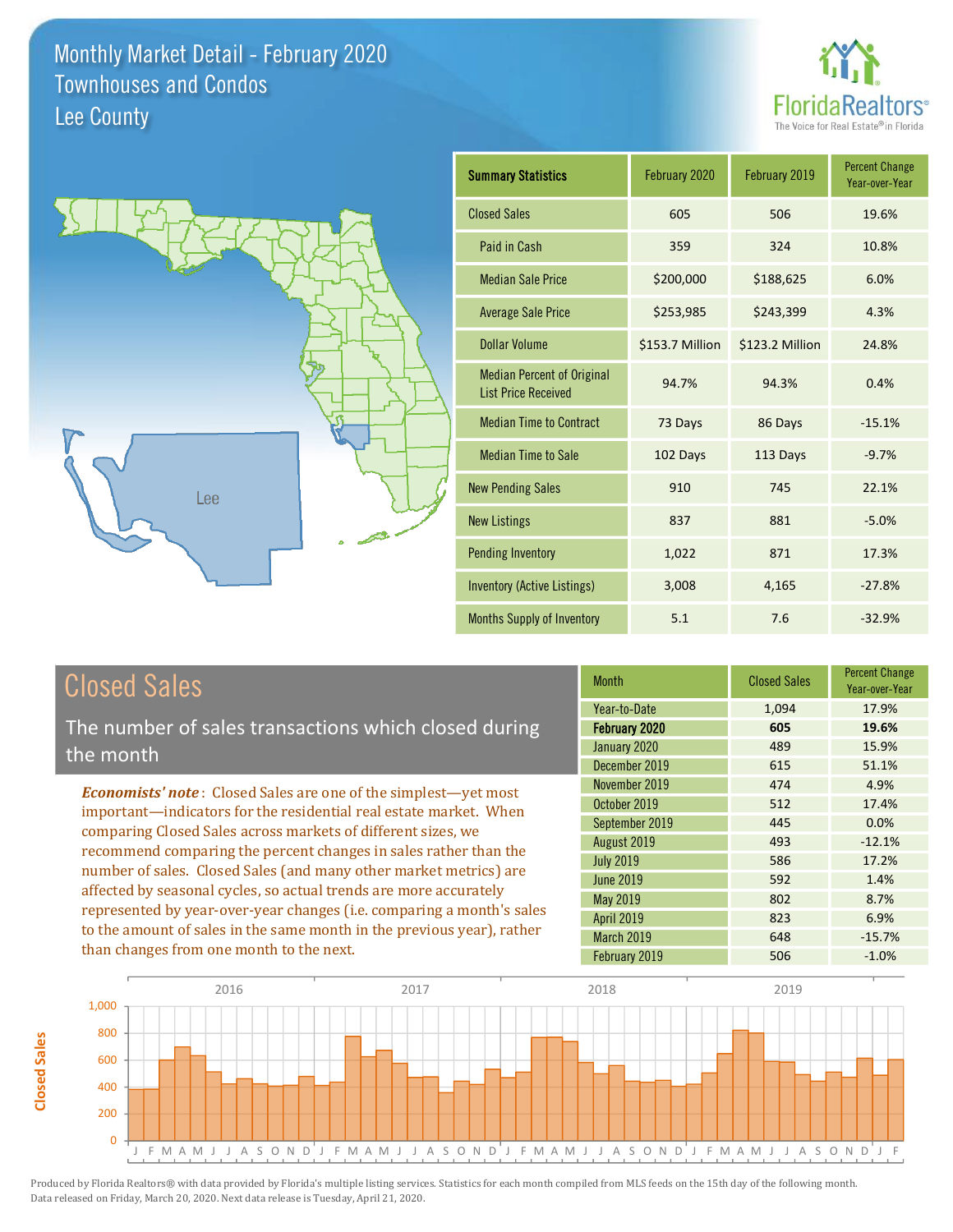this statistic should be interpreted with care.



7.4%

 $-15.4%$ 

| Cash Sales                                                                     | <b>Month</b>     | <b>Cash Sales</b> | <b>Percent Change</b><br>Year-over-Year |
|--------------------------------------------------------------------------------|------------------|-------------------|-----------------------------------------|
|                                                                                | Year-to-Date     | 633               | 11.2%                                   |
| The number of Closed Sales during the month in which                           | February 2020    | 359               | 10.8%                                   |
| buyers exclusively paid in cash                                                | January 2020     | 274               | 11.8%                                   |
|                                                                                | December 2019    | 342               | 44.9%                                   |
|                                                                                | November 2019    | 247               | $-6.4%$                                 |
|                                                                                | October 2019     | 245               | $-0.8%$                                 |
| <b>Economists' note:</b> Cash Sales can be a useful indicator of the extent to | September 2019   | 234               | 7.3%                                    |
| which investors are participating in the market. Why? Investors are            | August 2019      | 242               | $-12.3%$                                |
| far more likely to have the funds to purchase a home available up front,       | <b>July 2019</b> | 296               | 17.9%                                   |
| whereas the typical homebuyer requires a mortgage or some other                | <b>June 2019</b> | 327               | 10.1%                                   |
| form of financing. There are, of course, many possible exceptions, so          | May 2019         | 448               | 11.4%                                   |

April 2019

March 2019



# Cash Sales as a Percentage of Closed Sales

The percentage of Closed Sales during the month which were Cash Sales

**Economists' note:** This statistic is simply another way of viewing Cash Sales. The remaining percentages of Closed Sales (i.e. those not paid fully in cash) each month involved some sort of financing, such as mortgages, owner/seller financing, assumed loans, etc.

| <b>Month</b>      | <b>Percent of Closed</b><br>Sales Paid in Cash | <b>Percent Change</b><br>Year-over-Year |
|-------------------|------------------------------------------------|-----------------------------------------|
| Year-to-Date      | 57.9%                                          | $-5.5%$                                 |
| February 2020     | 59.3%                                          | $-7.3%$                                 |
| January 2020      | 56.0%                                          | $-3.6%$                                 |
| December 2019     | 55.6%                                          | $-4.1%$                                 |
| November 2019     | 52.1%                                          | $-10.8%$                                |
| October 2019      | 47.9%                                          | $-15.5%$                                |
| September 2019    | 52.6%                                          | 7.3%                                    |
| August 2019       | 49.1%                                          | $-0.2%$                                 |
| <b>July 2019</b>  | 50.5%                                          | 0.6%                                    |
| <b>June 2019</b>  | 55.2%                                          | 8.4%                                    |
| May 2019          | 55.9%                                          | 2.6%                                    |
| April 2019        | 61.5%                                          | 0.5%                                    |
| <b>March 2019</b> | 60.0%                                          | 0.3%                                    |
| February 2019     | 64.0%                                          | 2.6%                                    |

506

389

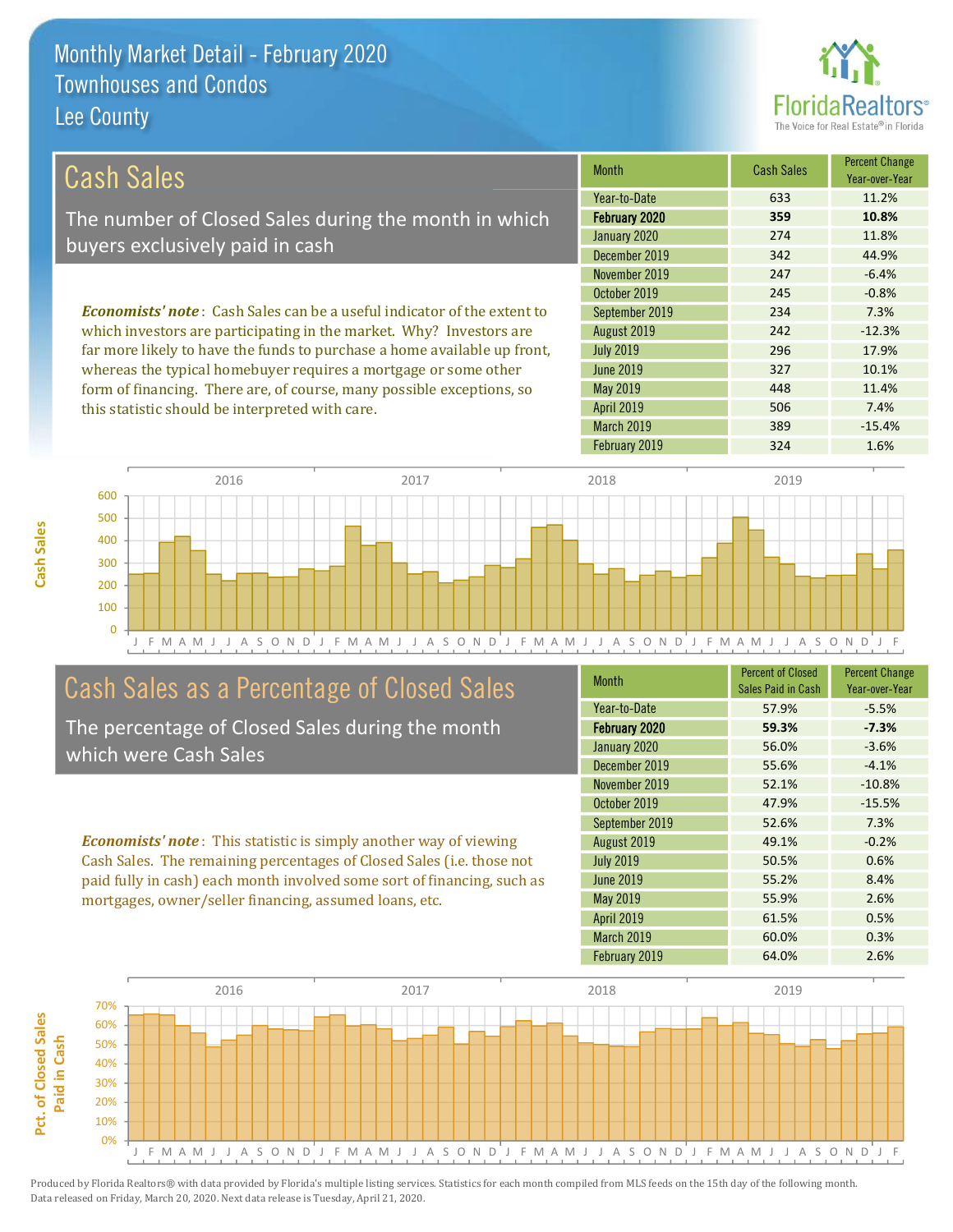

# **Median Sale Price**

The median sale price reported for the month (i.e. 50% of sales were above and 50% of sales were below)

**Economists' note**: Median Sale Price is our preferred summary statistic for price activity because, unlike Average Sale Price, Median Sale Price is not sensitive to high sale prices for small numbers of homes that may not be characteristic of the market area. Keep in mind that median price trends over time are not always solely caused by changes in the general value of local real estate. Median sale price only reflects the values of the homes that sold each month, and the mix of the types of homes that sell can change over time.

| <b>Month</b>     | <b>Median Sale Price</b> | <b>Percent Change</b><br>Year-over-Year |
|------------------|--------------------------|-----------------------------------------|
| Year-to-Date     | \$200,000                | 5.7%                                    |
| February 2020    | \$200,000                | 6.0%                                    |
| January 2020     | \$205,000                | 8.2%                                    |
| December 2019    | \$207,500                | 1.2%                                    |
| November 2019    | \$195,000                | 4.3%                                    |
| October 2019     | \$180,000                | $-5.0%$                                 |
| September 2019   | \$188,900                | $-1.6%$                                 |
| August 2019      | \$180,000                | $-4.3%$                                 |
| <b>July 2019</b> | \$185,000                | 4.4%                                    |
| <b>June 2019</b> | \$190,000                | $-5.0%$                                 |
| <b>May 2019</b>  | \$206,500                | 7.8%                                    |
| April 2019       | \$205,000                | 3.5%                                    |
| March 2019       | \$194,000                | 2.1%                                    |
| February 2019    | \$188,625                | $-0.7%$                                 |



## **Average Sale Price**

The average sale price reported for the month (i.e. total sales in dollars divided by the number of sales)

Economists' note: Usually, we prefer Median Sale Price over Average Sale Price as a summary statistic for home prices. However, Average Sale Price does have its uses-particularly when it is analyzed alongside the Median Sale Price. For one, the relative difference between the two statistics can provide some insight into the market for higher-end homes in an area.

| Month            | <b>Average Sale Price</b> | <b>Percent Change</b><br>Year-over-Year |
|------------------|---------------------------|-----------------------------------------|
| Year-to-Date     | \$268,179                 | 10.7%                                   |
| February 2020    | \$253,985                 | 4.3%                                    |
| January 2020     | \$285,740                 | 18.7%                                   |
| December 2019    | \$263,489                 | $-13.4%$                                |
| November 2019    | \$241,365                 | $-3.6%$                                 |
| October 2019     | \$223,428                 | $-4.8%$                                 |
| September 2019   | \$236,139                 | $-0.6%$                                 |
| August 2019      | \$235,635                 | 3.6%                                    |
| <b>July 2019</b> | \$225,300                 | 1.4%                                    |
| <b>June 2019</b> | \$251,648                 | $-2.0%$                                 |
| May 2019         | \$270,878                 | 11.1%                                   |
| April 2019       | \$269,437                 | 2.4%                                    |
| March 2019       | \$253,979                 | 4.6%                                    |
| February 2019    | \$243,399                 | $-1.3%$                                 |

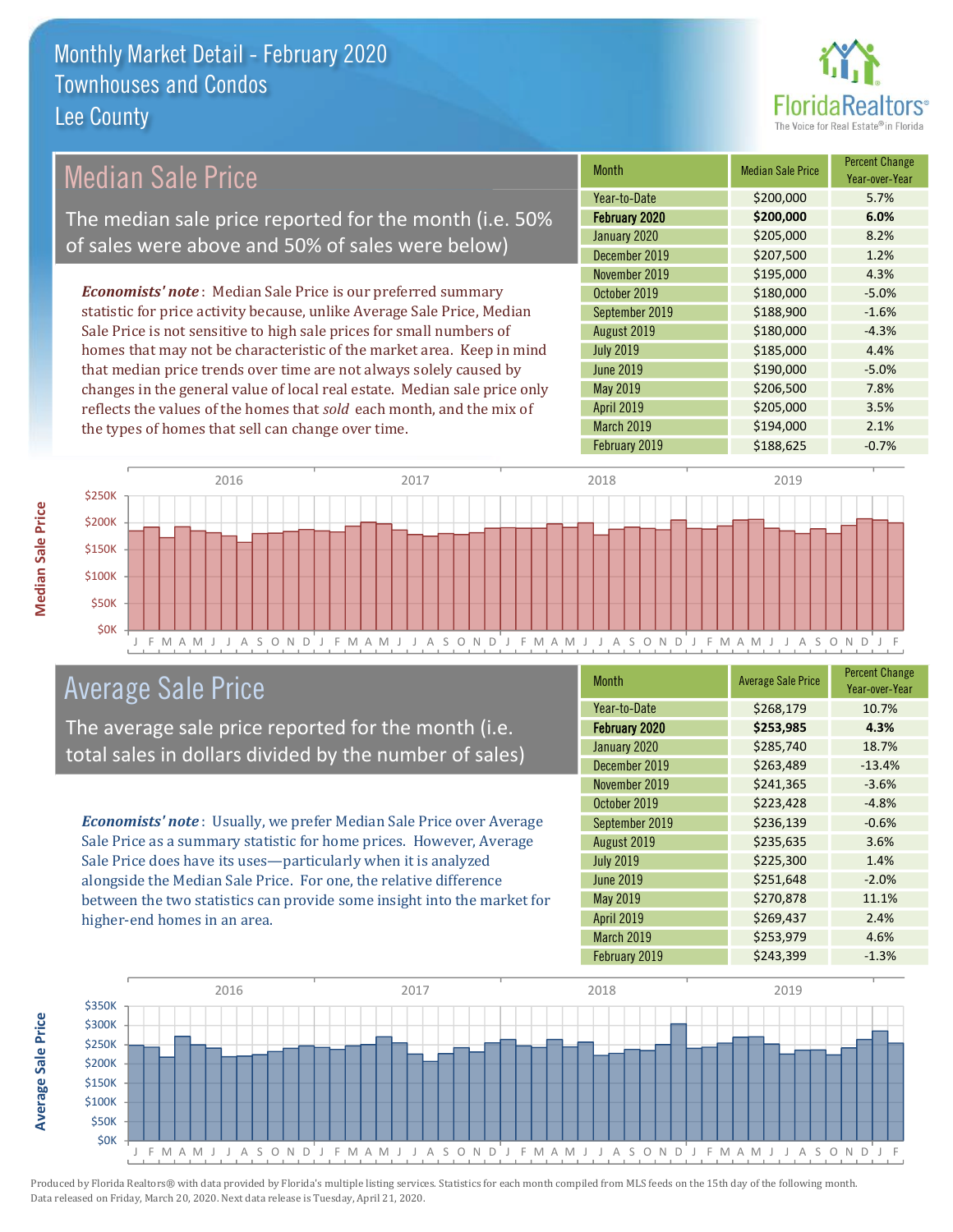

## ollar Volume

The sum of the sale prices for all sales which closed during the month

**Economists' note**: Dollar Volume is simply the sum of all sale prices in a given time period, and can quickly be calculated by multiplying Closed Sales by Average Sale Price. It is a strong indicator of the health of the real estate industry in a market, and is of particular interest to real estate professionals, investors, analysts, and government agencies. Potential home sellers and home buyers, on the other hand, will likely be better served by paying attention to trends in the two components of Dollar Volume (i.e. sales and prices) individually.

| <b>Month</b>      | <b>Dollar Volume</b> | <b>Percent Change</b><br>Year-over-Year |
|-------------------|----------------------|-----------------------------------------|
| Year-to-Date      | \$293.4 Million      | 30.6%                                   |
| February 2020     | \$153.7 Million      | 24.8%                                   |
| January 2020      | \$139.7 Million      | 37.6%                                   |
| December 2019     | \$162.0 Million      | 30.8%                                   |
| November 2019     | \$114.4 Million      | 1.1%                                    |
| October 2019      | \$114.4 Million      | 11.8%                                   |
| September 2019    | \$105.1 Million      | $-0.6%$                                 |
| August 2019       | \$116.2 Million      | $-8.9%$                                 |
| <b>July 2019</b>  | \$132.0 Million      | 18.8%                                   |
| <b>June 2019</b>  | \$149.0 Million      | $-0.7%$                                 |
| May 2019          | \$217.2 Million      | 20.7%                                   |
| <b>April 2019</b> | \$221.7 Million      | 9.4%                                    |
| March 2019        | \$164.6 Million      | $-11.8%$                                |
| February 2019     | \$123.2 Million      | $-2.3\%$                                |



# Median Percent of Original List Price Received

The median of the sale price (as a percentage of the original list price) across all properties selling during the month

**Economists' note:** The Median Percent of Original List Price Received is useful as an indicator of market recovery, since it typically rises as buyers realize that the market may be moving away from them and they need to match the selling price (or better it) in order to get a contract on the house. This is usually the last measure to indicate a market has shifted from down to up, so it is what we would call a lagging indicator.

| <b>Month</b>      | Med. Pct. of Orig.<br><b>List Price Received</b> | <b>Percent Change</b><br>Year-over-Year |
|-------------------|--------------------------------------------------|-----------------------------------------|
| Year-to-Date      | 95.0%                                            | 0.5%                                    |
| February 2020     | 94.7%                                            | 0.4%                                    |
| January 2020      | 95.2%                                            | 0.4%                                    |
| December 2019     | 95.1%                                            | 0.1%                                    |
| November 2019     | 95.0%                                            | $-0.2%$                                 |
| October 2019      | 94.9%                                            | $-0.1%$                                 |
| September 2019    | 94.4%                                            | 0.3%                                    |
| August 2019       | 94.3%                                            | 0.0%                                    |
| <b>July 2019</b>  | 93.8%                                            | $-0.1%$                                 |
| June 2019         | 94.5%                                            | 0.9%                                    |
| May 2019          | 93.8%                                            | 0.0%                                    |
| <b>April 2019</b> | 94.0%                                            | $-0.4%$                                 |
| <b>March 2019</b> | 94.5%                                            | 0.1%                                    |
| February 2019     | 94.3%                                            | $-0.6%$                                 |

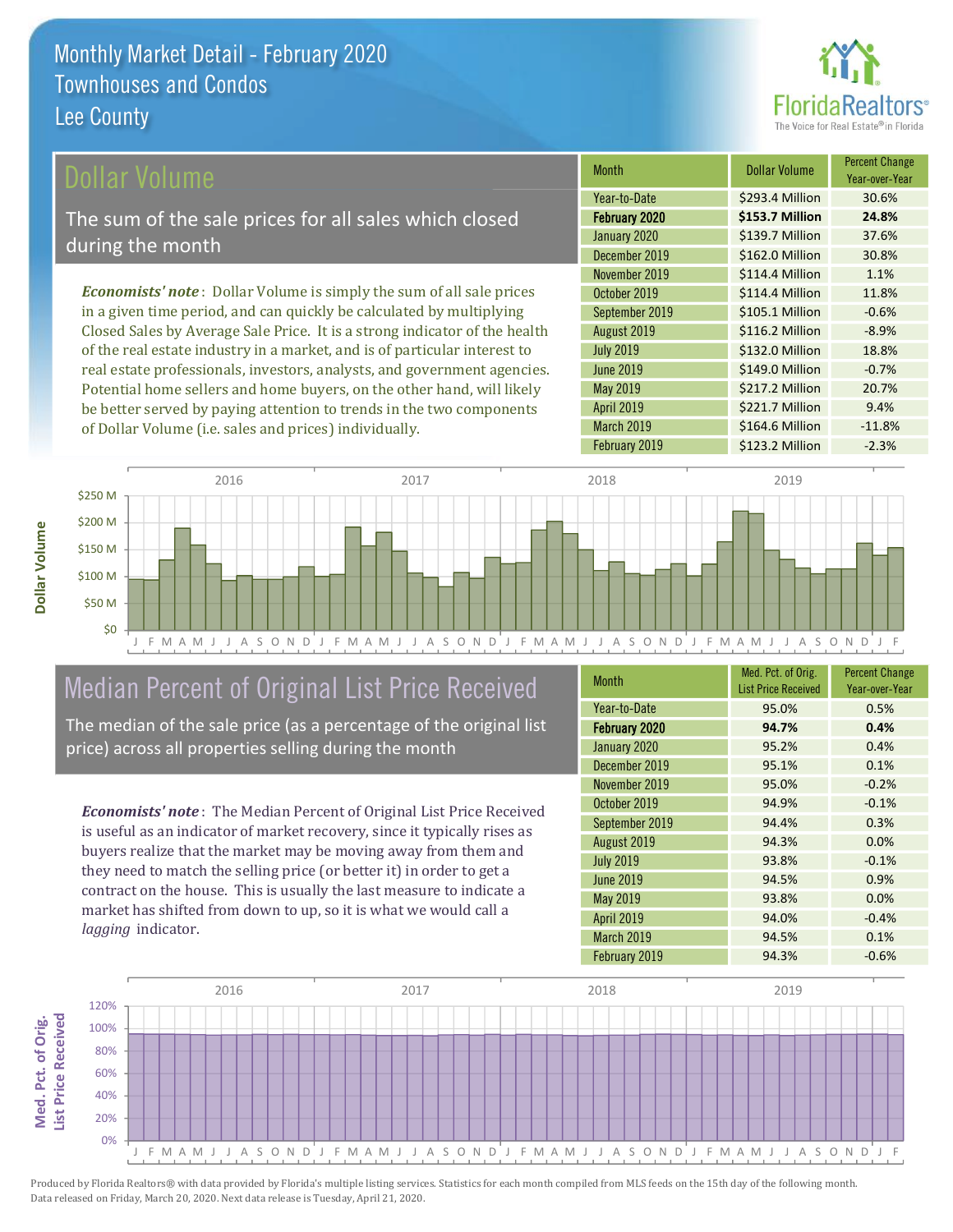

# **Median Time to Contract**

The median number of days between the listing date and contract date for all Closed Sales during the month

**Economists' note**: Like Time to Sale, Time to Contract is a measure of the length of the home selling process calculated for sales which closed during the month. The difference is that Time to Contract measures the number of days between the initial listing of a property and the signing of the contract which eventually led to the closing of the sale. When the gap between Median Time to Contract and Median Time to Sale grows, it is usually a sign of longer closing times and/or declining numbers of cash sales.

| Month            | Median Time to<br>Contract | <b>Percent Change</b><br>Year-over-Year |
|------------------|----------------------------|-----------------------------------------|
| Year-to-Date     | 69 Days                    | $-16.9%$                                |
| February 2020    | 73 Days                    | $-15.1%$                                |
| January 2020     | 64 Days                    | $-16.9%$                                |
| December 2019    | 69 Days                    | 0.0%                                    |
| November 2019    | 67 Days                    | $-4.3%$                                 |
| October 2019     | 83 Days                    | 10.7%                                   |
| September 2019   | 88 Days                    | $-17.8%$                                |
| August 2019      | 88 Days                    | 0.0%                                    |
| <b>July 2019</b> | 92 Days                    | 22.7%                                   |
| <b>June 2019</b> | 75 Days                    | $-14.8%$                                |
| May 2019         | 74 Days                    | 4.2%                                    |
| April 2019       | 77 Days                    | 26.2%                                   |
| March 2019       | 59 Days                    | $-10.6%$                                |
| February 2019    | 86 Days                    | 32.3%                                   |



# **Median Time to Sale**

**Median Time to** 

Contract

The median number of days between the listing date and closing date for all Closed Sales during the month

**Economists' note**: Time to Sale is a measure of the length of the home selling process, calculated as the number of days between the initial listing of a property and the closing of the sale. Median Time to Sale is the amount of time the "middle" property selling this month was on the market. That is, 50% of homes selling this month took less time to sell, and 50% of homes took *more* time to sell. Median Time to Sale gives a more accurate picture than Average Time to Sale, which can be skewed upward by small numbers of properties taking an abnormally long time to sell.

| <b>Month</b>         | <b>Median Time to Sale</b> | <b>Percent Change</b><br>Year-over-Year |
|----------------------|----------------------------|-----------------------------------------|
| Year-to-Date         | 102 Days                   | $-10.5%$                                |
| <b>February 2020</b> | 102 Days                   | $-9.7%$                                 |
| January 2020         | 101 Days                   | $-12.2%$                                |
| December 2019        | 100 Days                   | $-4.8%$                                 |
| November 2019        | 105 Days                   | 5.0%                                    |
| October 2019         | 121 Days                   | 7.1%                                    |
| September 2019       | 132 Days                   | $-9.6%$                                 |
| August 2019          | 128 Days                   | $-3.8%$                                 |
| <b>July 2019</b>     | 128 Days                   | 10.3%                                   |
| <b>June 2019</b>     | 114 Days                   | $-8.1%$                                 |
| May 2019             | 112 Days                   | 3.7%                                    |
| <b>April 2019</b>    | 109 Days                   | 10.1%                                   |
| March 2019           | 96 Days                    | $-4.0%$                                 |
| February 2019        | 113 Days                   | 21.5%                                   |

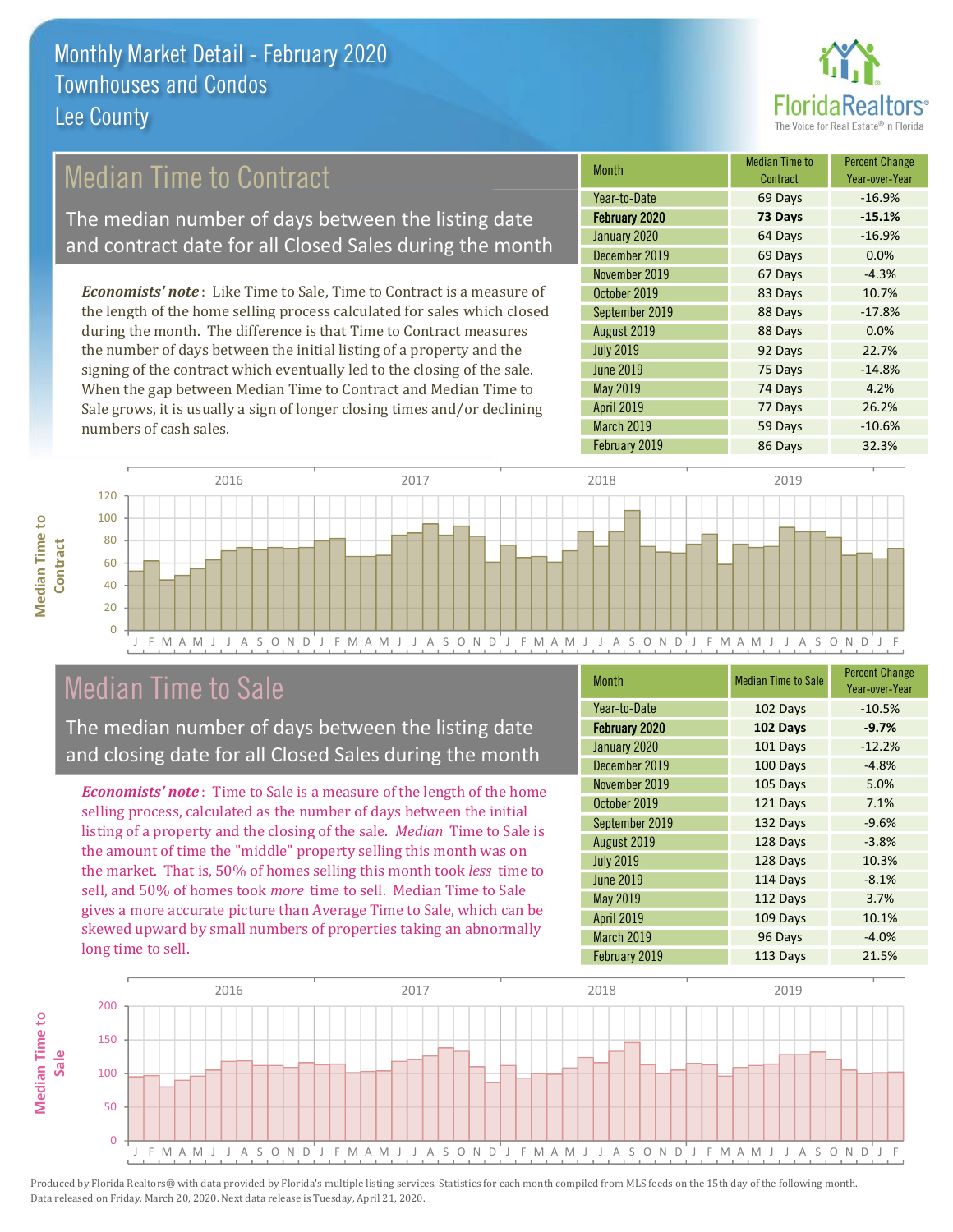

1.8%

2.1%

 $-2.4%$ 

| <b>New Pending Sales</b>                                                       | <b>Month</b>     | <b>New Pending Sales</b> | <b>Percent Change</b><br>Year-over-Year |
|--------------------------------------------------------------------------------|------------------|--------------------------|-----------------------------------------|
|                                                                                | Year-to-Date     | 1,692                    | 20.8%                                   |
| The number of listed properties that went under                                | February 2020    | 910                      | 22.1%                                   |
| contract during the month                                                      | January 2020     | 782                      | 19.2%                                   |
|                                                                                | December 2019    | 526                      | 34.2%                                   |
|                                                                                | November 2019    | 594                      | 28.3%                                   |
| <b>Economists' note</b> : Because of the typical length of time it takes for a | October 2019     | 564                      | 11.2%                                   |
| sale to close, economists consider Pending Sales to be a decent                | September 2019   | 515                      | 15.5%                                   |
| indicator of potential future Closed Sales. It is important to bear in         | August 2019      | 531                      | 1.0%                                    |
| mind, however, that not all Pending Sales will be closed successfully.         | <b>July 2019</b> | 535                      | $-4.3%$                                 |
| So, the effectiveness of Pending Sales as a future indicator of Closed         | <b>June 2019</b> | 590                      | 2.6%                                    |
| Sales is susceptible to changes in market conditions such as the               | May 2019         | 730                      | 15.3%                                   |

**April 2019** 

March 2019

February 2019



# **New Listings**

distressed properties for sale.

The number of properties put onto the market during the month

availability of financing for homebuyers and the inventory of

Economists' note: New Listings tend to rise in delayed response to increasing prices, so they are often seen as a lagging indicator of market health. As prices rise, potential sellers raise their estimations of value—and in the most recent cycle, rising prices have freed up many potential sellers who were previously underwater on their mortgages. Note that in our calculations, we take care to not include properties that were recently taken off the market and quickly relisted, since these are not really new listings.

| <b>Month</b>     | <b>New Listings</b> | <b>Percent Change</b><br>Year-over-Year |
|------------------|---------------------|-----------------------------------------|
| Year-to-Date     | 1,799               | $-11.0%$                                |
| February 2020    | 837                 | $-5.0%$                                 |
| January 2020     | 962                 | $-15.7%$                                |
| December 2019    | 602                 | $-8.9%$                                 |
| November 2019    | 722                 | $-12.8%$                                |
| October 2019     | 791                 | $-6.6%$                                 |
| September 2019   | 619                 | 10.9%                                   |
| August 2019      | 498                 | $-7.8%$                                 |
| <b>July 2019</b> | 484                 | $-2.0%$                                 |
| June 2019        | 524                 | 8.5%                                    |
| May 2019         | 593                 | $-11.1%$                                |
| April 2019       | 786                 | 2.2%                                    |
| March 2019       | 838                 | $-8.1%$                                 |
| February 2019    | 881                 | $-6.2%$                                 |

812

918

745

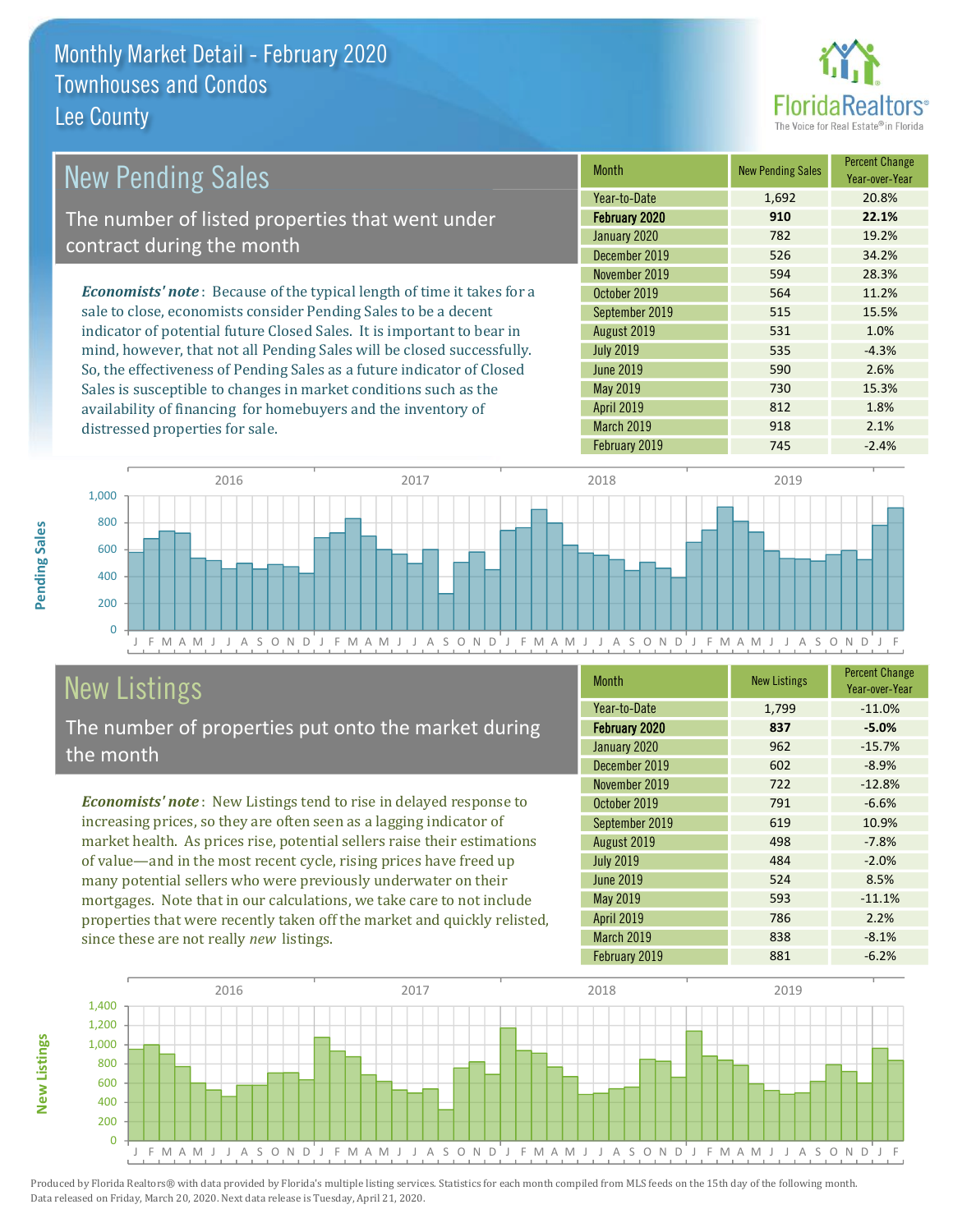

# **Inventory (Active Listings)**

The number of property listings active at the end of the month

**Economists' note:** There are a number of ways to define and calculate Inventory. Our method is to simply count the number of active listings on the last day of the month, and hold this number to compare with the same month the following year. Inventory rises when New Listings are outpacing the number of listings that go off-market (regardless of whether they actually sell). Likewise, it falls when New Listings aren't keeping up with the rate at which homes are going off-market.

| <b>Month</b>             | Inventory | <b>Percent Change</b><br>Year-over-Year |
|--------------------------|-----------|-----------------------------------------|
| <b>YTD (Monthly Avg)</b> | 3,057     | $-26.1%$                                |
| February 2020            | 3,008     | $-27.8%$                                |
| January 2020             | 3,106     | $-24.4%$                                |
| December 2019            | 2,985     | $-18.5%$                                |
| November 2019            | 3,033     | $-13.1%$                                |
| October 2019             | 2,953     | $-7.9%$                                 |
| September 2019           | 2,741     | $-5.3%$                                 |
| August 2019              | 2,684     | $-5.3%$                                 |
| <b>July 2019</b>         | 2,957     | 0.4%                                    |
| June 2019                | 3,160     | 0.1%                                    |
| May 2019                 | 3,410     | $-1.0%$                                 |
| <b>April 2019</b>        | 3,763     | 6.0%                                    |
| March 2019               | 3,969     | 7.4%                                    |
| February 2019            | 4,165     | 10.4%                                   |



# Months Supply of Inventory

An estimate of the number of months it will take to deplete the current Inventory given recent sales rates

**Economists' note**: MSI is a useful indicator of market conditions. The benchmark for a balanced market (favoring neither buyer nor seller) is 5.5 months of inventory. Anything higher is traditionally a buyers' market, and anything lower is a sellers' market. There is no single accepted way of calculating MSI. A common method is to divide current Inventory by the most recent month's Closed Sales count, but this count is a usually poor predictor of future Closed Sales due to seasonal cycles. To eliminate seasonal effects, we use the 12-month average of monthly Closed Sales instead.

| <b>Month</b>             | <b>Months Supply</b> | <b>Percent Change</b><br>Year-over-Year |
|--------------------------|----------------------|-----------------------------------------|
| <b>YTD (Monthly Avg)</b> | 5.2                  | $-31.6%$                                |
| <b>February 2020</b>     | 5.1                  | $-32.9%$                                |
| January 2020             | 5.3                  | $-29.3%$                                |
| December 2019            | 5.2                  | $-21.2%$                                |
| November 2019            | 5.4                  | $-12.9%$                                |
| October 2019             | 5.3                  | $-7.0%$                                 |
| September 2019           | 5.0                  | $-2.0%$                                 |
| August 2019              | 4.9                  | $-3.9%$                                 |
| <b>July 2019</b>         | 5.3                  | $-1.9%$                                 |
| <b>June 2019</b>         | 5.8                  | 0.0%                                    |
| May 2019                 | 6.2                  | $-1.6%$                                 |
| April 2019               | 6.9                  | 4.5%                                    |
| March 2019               | 7.4                  | 5.7%                                    |
| February 2019            | 7.6                  | 7.0%                                    |

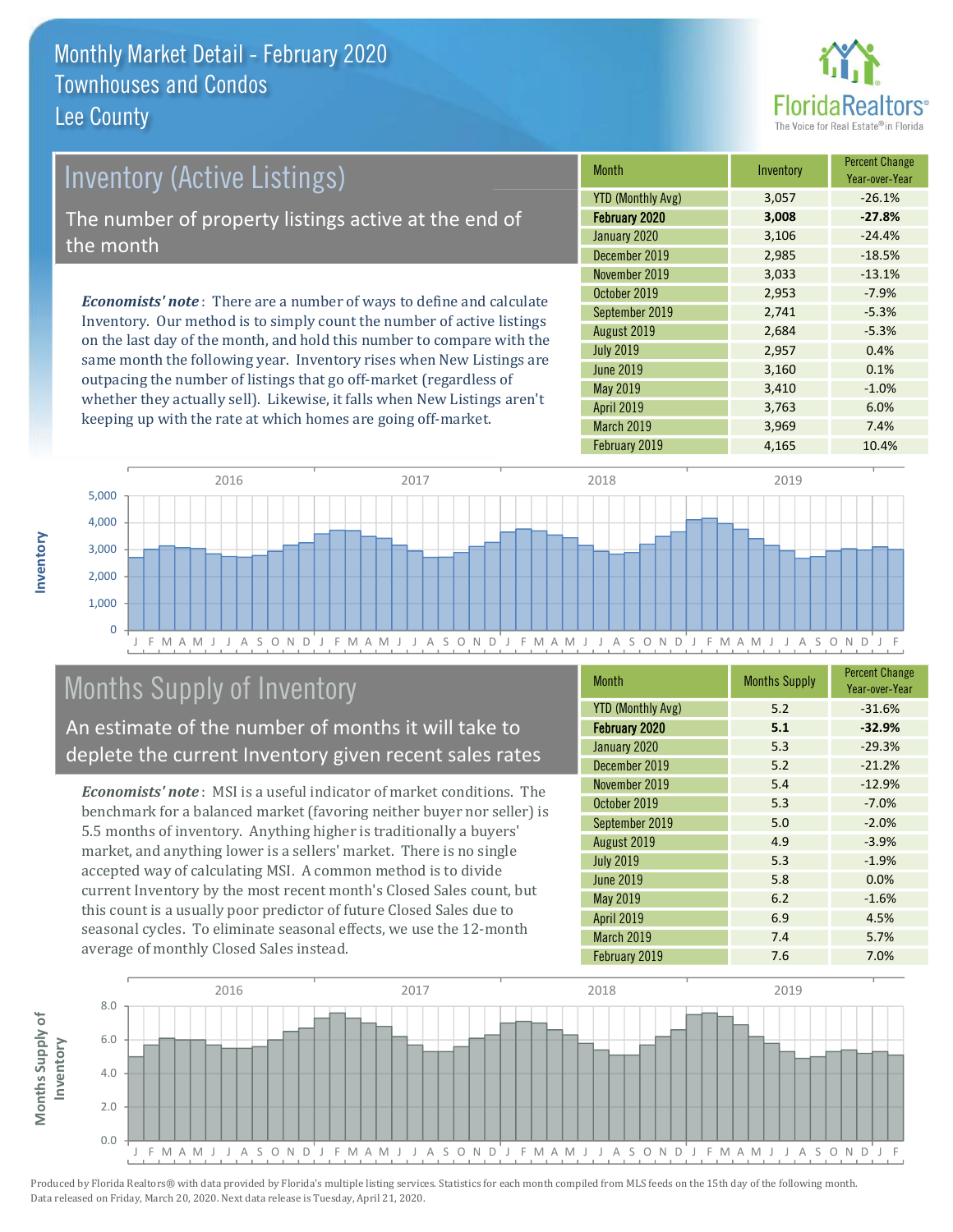

#### **Closed Sales by Sale Price** The number of sales transactions which closed during the month **Economists' note:** Closed Sales are one of the simplest—yet most important-indicators for the residential real estate market. When comparing Closed Sales across markets of different sizes, we recommend comparing the percent changes in sales rather than the

number of sales. Closed Sales (and many other market metrics) are affected by seasonal cycles, so actual trends are more accurately represented by year-over-year changes (i.e. comparing a month's sales to the amount of sales in the same month in the previous year), rather than changes from one month to the next.

| <b>Sale Price</b>     | <b>Closed Sales</b> | <b>Percent Change</b><br>Year-over-Year |
|-----------------------|---------------------|-----------------------------------------|
| Less than \$50,000    | 3                   | 50.0%                                   |
| $$50,000 - $99,999$   | 50                  | 0.0%                                    |
| $$100,000 - $149,999$ | 107                 | 3.9%                                    |
| $$150,000 - $199,999$ | 141                 | 16.5%                                   |
| \$200,000 - \$249,999 | 108                 | 25.6%                                   |
| \$250,000 - \$299,999 | 62                  | 19.2%                                   |
| \$300,000 - \$399,999 | 60                  | 46.3%                                   |
| \$400,000 - \$599,999 | 48                  | 108.7%                                  |
| \$600,000 - \$999,999 | 15                  | $-31.8%$                                |
| \$1,000,000 or more   | 11                  | 83.3%                                   |



### **Median Time to Contract by Sale Price** The median number of days between the listing date and contract date for all Closed Sales during the month

**Economists' note**: Like Time to Sale. Time to Contract is a measure of the length of the home selling process calculated for sales which closed during the month. The difference is that Time to Contract measures the number of days between the initial listing of a property and the signing of the contract which eventually led to the closing of the sale. When the gap between Median Time to Contract and Median Time to Sale grows, it is usually a sign of longer closing times and/or declining numbers of cash sales.

| <b>Sale Price</b>     | <b>Median Time to</b><br>Contract | <b>Percent Change</b><br>Year-over-Year |
|-----------------------|-----------------------------------|-----------------------------------------|
| Less than \$50,000    | 279 Days                          | 50.0%                                   |
| $$50,000 - $99,999$   | 32 Days                           | $-40.7%$                                |
| $$100,000 - $149,999$ | 72 Days                           | $-15.3%$                                |
| \$150,000 - \$199,999 | 79 Days                           | $-18.6%$                                |
| \$200,000 - \$249,999 | 59 Days                           | $-32.2%$                                |
| \$250,000 - \$299,999 | 103 Days                          | 25.6%                                   |
| \$300,000 - \$399,999 | 52 Days                           | $-23.5%$                                |
| \$400,000 - \$599,999 | 114 Days                          | $-65.0%$                                |
| \$600,000 - \$999,999 | 137 Days                          | 63.1%                                   |
| $$1.000.000$ or more  | 235 Dave                          | $173.2\%$                               |



Produced by Florida Realtors® with data provided by Florida's multiple listing services. Statistics for each month compiled from MLS feeds on the 15th day of the following month. Data released on Friday, March 20, 2020. Next data release is Tuesday, April 21, 2020.

**Median Time to Contract**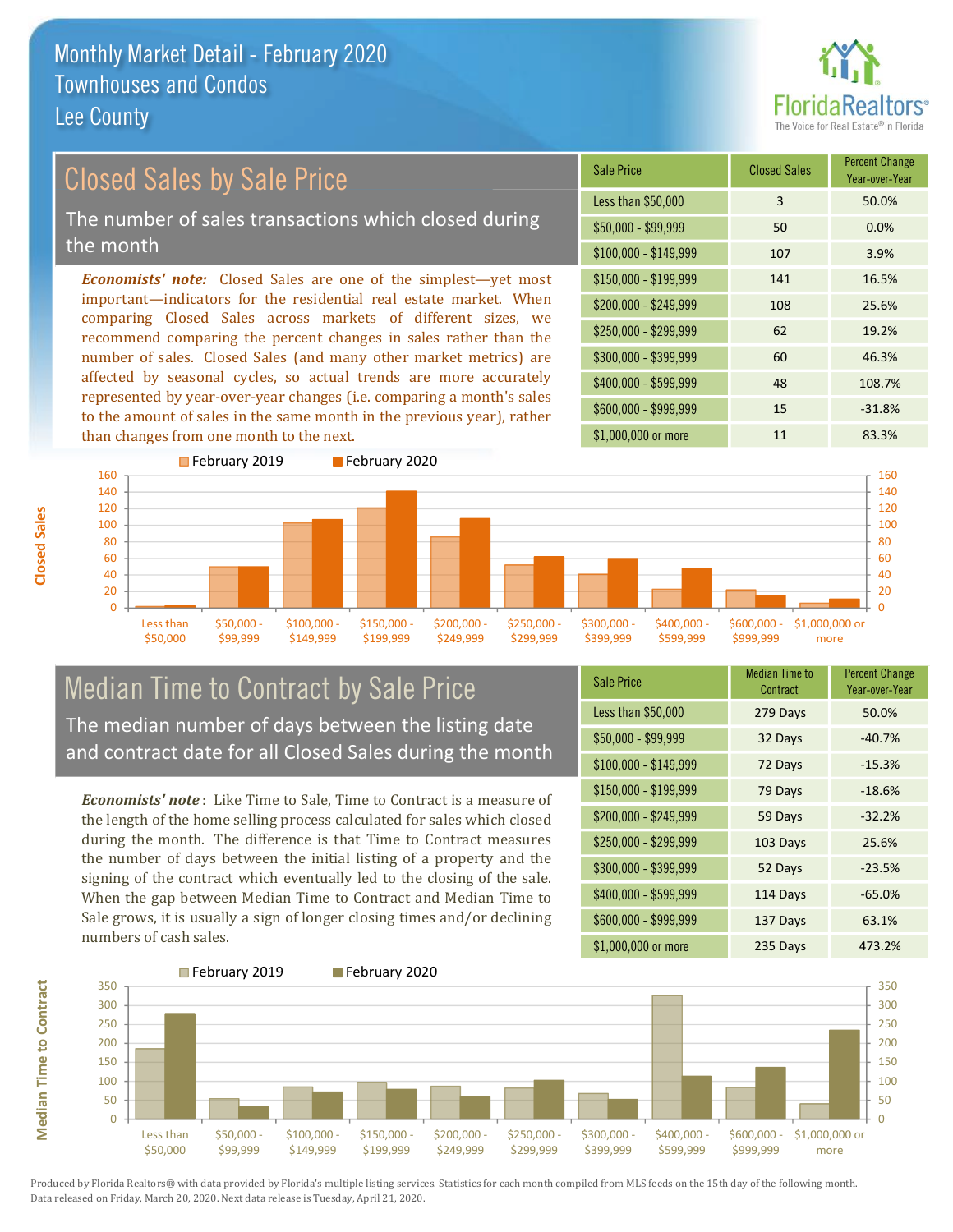

# New Listings by Initial Listing Price

The number of properties put onto the market during the month

Economists' note: New Listings tend to rise in delayed response to increasing prices, so they are often seen as a lagging indicator of market health. As prices rise, potential sellers raise their estimations of value—and in the most recent cycle, rising prices have freed up many potential sellers who were previously underwater on their mortgages. Note that in our calculations, we take care to not include properties that were recently taken off the market and quickly relisted, since these are not really new listings.

| <b>Initial Listing Price</b> | <b>New Listings</b> | <b>Percent Change</b><br>Year-over-Year |
|------------------------------|---------------------|-----------------------------------------|
| Less than \$50,000           | 6                   | 20.0%                                   |
| $$50,000 - $99,999$          | 47                  | $-14.5%$                                |
| $$100,000 - $149,999$        | 111                 | $-5.9%$                                 |
| $$150,000 - $199,999$        | 172                 | $-8.5%$                                 |
| \$200,000 - \$249,999        | 140                 | $-4.8%$                                 |
| \$250,000 - \$299,999        | 90                  | $-7.2%$                                 |
| \$300,000 - \$399,999        | 124                 | 20.4%                                   |
| \$400,000 - \$599,999        | 91                  | 16.7%                                   |
| \$600,000 - \$999,999        | 34                  | $-32.0%$                                |
| $$1.000.000$ or more         | 22                  | $-45.0%$                                |



#### **Inventory by Current Listing Price** The number of property listings active at the end of the month

**Economists' note**: There are a number of ways to define and calculate Inventory. Our method is to simply count the number of active listings on the last day of the month, and hold this number to compare with the same month the following year. Inventory rises when New Listings are outpacing the number of listings that go off-market (regardless of whether they actually sell). Likewise, it falls when New Listings aren't keeping up with the rate at which homes are going off-market.

| <b>Current Listing Price</b> | Inventory | <b>Percent Gridlige</b><br>Year-over-Year |
|------------------------------|-----------|-------------------------------------------|
| Less than \$50,000           | 44        | $-22.8%$                                  |
| $$50,000 - $99,999$          | 139       | $-16.3%$                                  |
| $$100,000 - $149,999$        | 427       | $-25.9%$                                  |
| $$150,000 - $199,999$        | 516       | $-36.5%$                                  |
| \$200,000 - \$249,999        | 435       | $-34.0%$                                  |
| \$250,000 - \$299,999        | 345       | $-29.9%$                                  |
| \$300,000 - \$399,999        | 377       | $-25.8%$                                  |
| \$400,000 - \$599,999        | 363       | $-12.5%$                                  |
| \$600,000 - \$999,999        | 226       | $-24.9%$                                  |
| $$1.000.000$ or more         | 136       | $-23.6%$                                  |



Produced by Florida Realtors® with data provided by Florida's multiple listing services. Statistics for each month compiled from MLS feeds on the 15th day of the following month. Data released on Friday, March 20, 2020. Next data release is Tuesday, April 21, 2020.

nventory